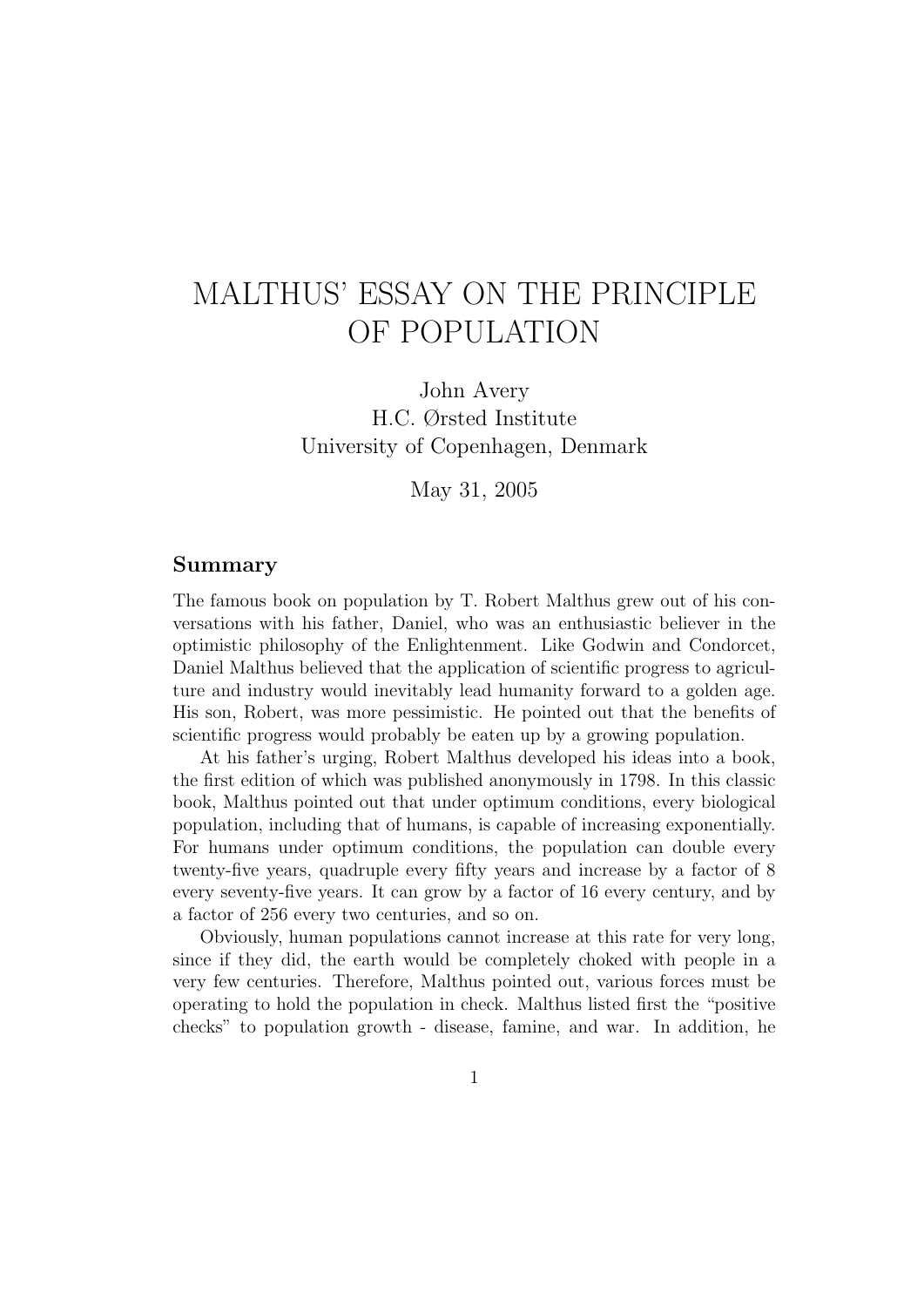listed "preventive checks" - birth control (which he called "Vice"), late marriage, and "Moral Restraint". The positive checks raise the death rate, while the preventive checks lower fertility.

According to Malthus, a population need not outrun its food supply, provided that late marriage, birth control or moral restraint are practiced; but without these less painful checks, the population will quickly grow to the point where the grim Malthusian forces - famine, disease and war - will begin to act. Today, as the population of humans and the size of the global economy rapidly approach absolute limits set by the carrying capacity of the earth's environment, it is important to listen to the warning voice of Malthus.

#### Contents

- 1. The education of Malthus
- 2. Debate on the views of Godwin and Condorcet
- 3. Publication of the first essay in 1798
- 4. The second essay, published in 1803
- 5. Systems of equality
- 6. The Poor Laws
- 7. Replies to Malthus
- 8. Ricardo's Iron Law of Wages; the Corn Laws
- 9. Acceptance of birth control in England
- 10. The Irish Potato Famine of 1845
- 11. The impact of Malthus on biology
- 12. The importance of Malthus today
- 13. Limits to the carrying capacity of the global environment
- 14. Conclusion

#### 1. The education of Malthus

T.R. Malthus' Essay on The Principle of Population, the first edition of which was published in 1798, was one of the the first systematic studies of the problem of population in relation to resources. Earlier discussions of the problem had been published by Boterro in Italy, Robert Wallace in England, and Benjamin Franklin in America. However Malthus' Essay was the first to stress the fact that, in general, powerful checks operate continuously to keep human populations from increasing beyond their available food supply. In a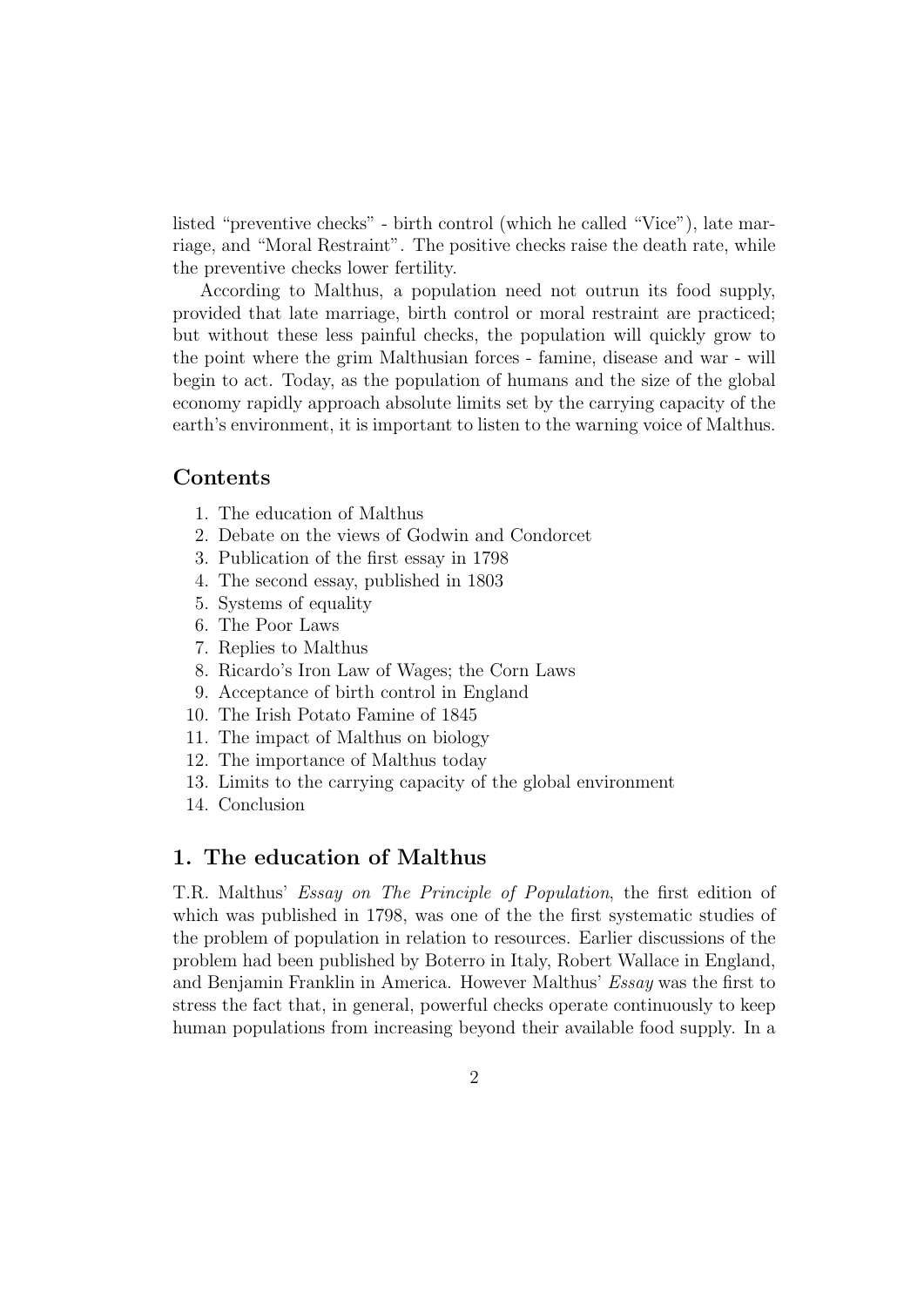later edition, published in 1803, he buttressed this assertion with carefully collected demographic and sociological data from many societies at various periods of their histories.

The publication of Malthus' Essay coincided with a wave of disillusionment which followed the optimism of the Enlightenment. The utopian societies predicted by the philosophers of the Enlightenment were compared with reign of terror in Robespierre's France and with the miseries of industrial workers in England; and the discrepancy required an explanation. The optimism which preceded the French Revolution, and the disappointment which followed a few years later, closely paralleled the optimistic expectations of our own century, in the period after the Second World War, when it was thought that the transfer of technology to the less developed parts of the world would eliminate poverty, and the subsequent disappointment when poverty persisted. Science and technology developed rapidly in the second half of the twentieth century, but the benefits which they conferred were just as rapidly consumed by a global population which today is increasing at the rate of one billion people every fourteen years. Because of the close parallel between the optimism and disappointments of Malthus' time and those of our own, much light can be thrown on our present situation by rereading the debate between Malthus and his contemporaries.

Thomas Robert Malthus (1766-1834) came from an intellectual family: His father, Daniel Malthus, was a moderately well-to-do English country gentleman, an enthusiastic believer in the optimistic ideas of the Enlightenment, and a friend of the philosophers Henry Rousseau, David Hume and William Godwin. The famous book on population by the younger Malthus grew out of conversations with his father.

Daniel Malthus attended Oxford, but left without obtaining a degree. He later built a country home near Dorking, which he called "The Rookery". The house had Gothic battlements, and he land belonging to it contained a beech forest, an ice house, a corn mill, a large lake, and serpentine walks leading to "several romantic buildings with appropriate dedications".

Daniel Malthus was an ardent admirer of Rousseau; and when the French philosopher visited England with his mistress, Thérèse le Vasseur, Danial Malthus entertained him at the Rookery. Rousseau and Thérèse undoubtedly saw Daniel's baby son (who was always called Robert or Bob) and they must have noticed with pity that he had been born with a hare lip. This was later sutured, and apart from a slight scar which marked the operation, he became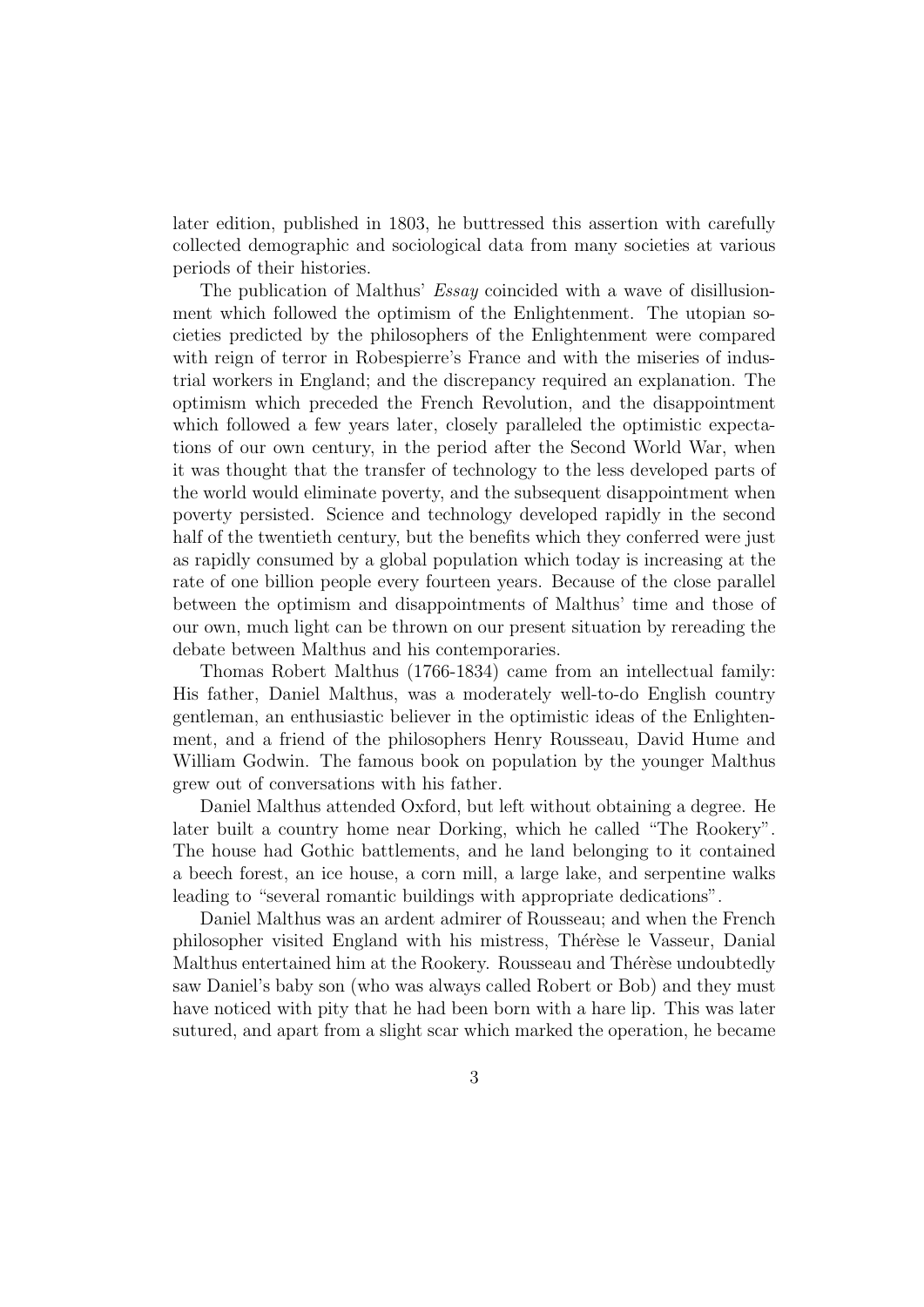very handsome.

Robert Malthus was at first tutored at home; but in 1782, when he was 16 years old, he was sent to study at the famous Dissenting Academy at Warrington in Lancashire. Joseph Priestly had taught at Warrington, and he had completed his famous *History of Electricity* there, as well as his *Essay* on Government, which contains the phrase "the greatest good for the greatest number".

Robert's tutor at Warrington Academy was Gilbert Wakefield (who was later imprisoned for his radical ideas). When Robert was 18, Wakefield arranged for him to be admitted to Jesus College, Cambridge University, as a student of mathematics. Robert Malthus graduated from Cambridge in 1788 with a first-class degree in mathematics. He was Ninth Wrangler, which meant that he was the ninth-best mathematician in his graduating class. He also won prizes in declamation, both in English and in Latin, which is surprising in view of the speech defect from which he suffered all his life.

#### 2. Debate on the views of Godwin and Condorcet

In 1793, Robert Malthus was elected a fellow of Jesus College, and he also took orders in the Anglican Church. He was assigned as Curate to Okewood Chapel in Surrey. This small chapel stood in a woodland region, and Malthus' illiterate parishoners were so poor that the women and children went without shoes. They lived in low thatched huts made of woven branches plastered with mud. The floors of these huts were of dirt, and the only light came from tiny window openings. Malthus' parishioners diet consisted almost entirely of bread. The children of these cottagers developed late, and were stunted in growth. Nevertheless, in spite of the harsh conditions of his parishoners' lives, Malthus noticed that the number of births which he recorded in the parish register greatly exceeded the number of deaths. It was probably this fact which first turned his attention to the problem of population.

By this time, Daniel Malthus had sold the Rookery; and after a period of travel, he had settled with his family at Albury, about nine miles from Okewood Chapel. Robert Malthus lived with his parents at Albury, and it was here that the famous debates between father and son took place.

1793, the year when Robert Malthus took up his position at Okewood, was also the year in which Danial Malthus friend, William Godwin, published his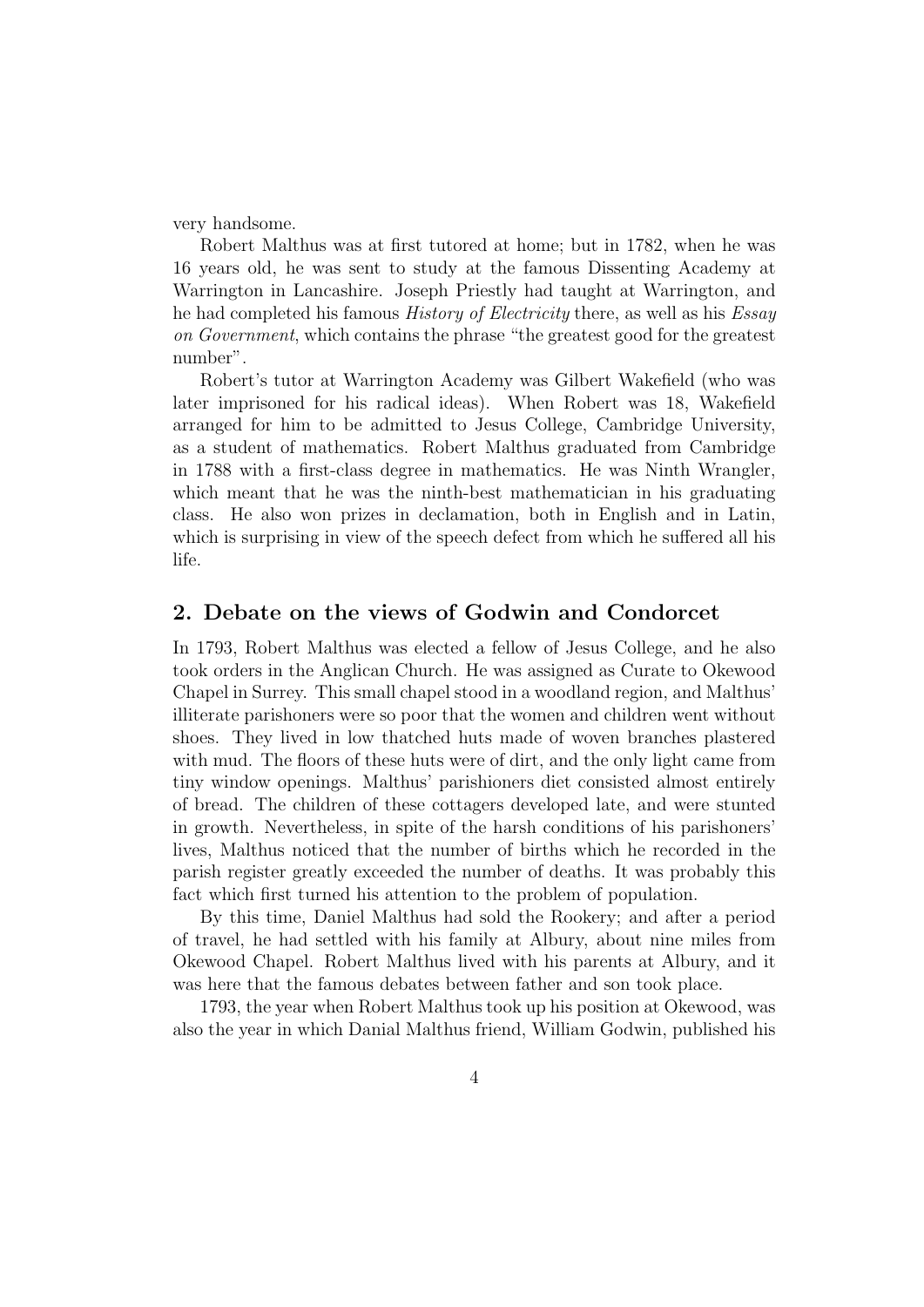enormously optimistic book, Political Justice [6,14,21]. In this book, Godwin predicted a future society where scientific progress would liberate humans from material want. Godwin predicted that in the future, with the institution of war abolished, with a more equal distribution of property, and with the help of scientific improvements in agriculture and industry, much less labour would be needed to support life. Luxuries are at present used to maintain artificial distinctions between the classes of society, Godwin wrote, but in the future values will change; humans will live more simply, and their efforts will be devoted to self-fulfillment and to intellectual and moral improvement, rather than to material possessions. With the help of automated agriculture, the citizens of a future society will need only a few hours a day to earn their bread.

Godwin went on to say, "The spirit of oppression, the spirit of servility and the spirit of fraud - these are the immediate growth of the established administration of property. They are alike hostile to intellectual improvement. The other vices of envy , malice, and revenge are their inseparable companions. In a state of society where men lived in the midst of plenty, and where all shared alike the bounties of nature, these sentiments would inevitably expire. The narrow principle of selfishness would vanish. No man being obliged to guard his little store, or provide with anxiety and pain for his restless wants, each would lose his own individual existence in the thought of the general good. No man would be the enemy of his neighbor, for they would have nothing to contend; and of consequence philanthropy would resume the empire which reason assigns her. Mind would be delivered from her perpetual anxiety about corporal support, and free to expatiate in the field of thought which is congenial to her. Each man would assist the inquiries of all."

Godwin insisted that there is an indissoluble link between politics, ethics and knowledge. Political Justice is an enthusiastic vision of what humans could be like at some future period when the trend towards moral and intellectual improvement has lifted men and women above their their present state of ignorance and vice. Much of the savage structure of the penal system would then be unnecessary, Godwin believed. (At the time when he was writing, there were more than a hundred capital offenses in England, and this number had soon increased to almost two hundred. The theft of any object of greater value than ten shillings was punishable by hanging.)

In its present state, Godwin wrote, society decrees that the majority of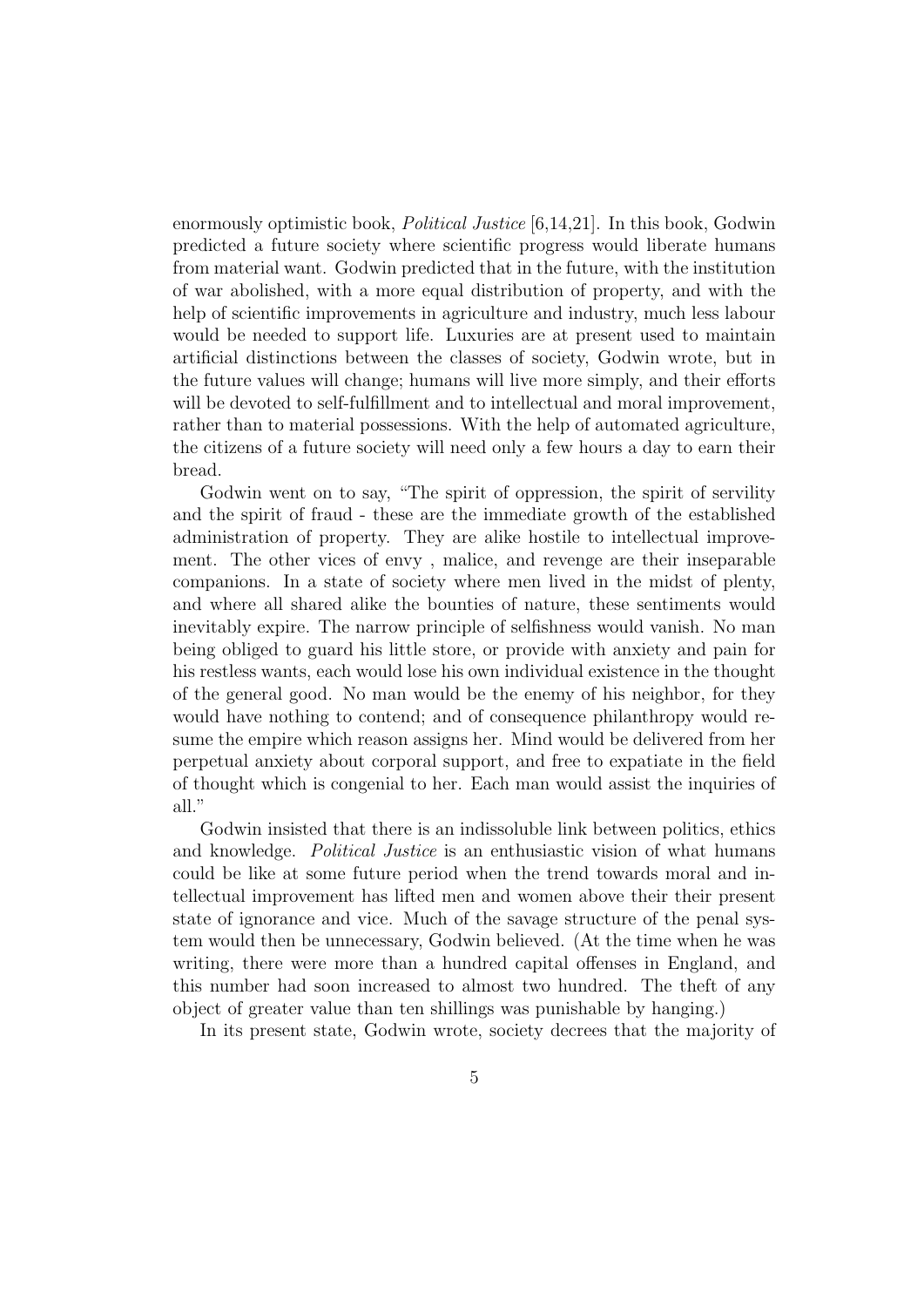its citizens "should be kept in abject penury, rendered stupid with ignorance and disgustful with vice, perpetuated in nakedness and hunger, goaded to the commission of crimes, and made victims to the merciless laws which the rich have instituted to oppress them". But human behavior is produced by environment and education, Godwin pointed out. If the conditions of upbringing were improved, behavior would also improve. In fact, Godwin believed that men and women are subject to natural laws no less than the planets of Newton's solar system. "In the life of every human", Godwin wrote, "there is a chain of causes, generated in that eternity which preceded his birth, and going on in regular procession through the whole period of his existence, in consequence of which it was impossible for him to act in any instance otherwise than he has acted."

The chain of causality in human affairs implies that vice and crime should be regarded with the same attitude with which we regard disease. The causes of poverty, ignorance, vice and crime should be removed. Human failings should be cured rather than punished. With this in mind, Godwin wrote, "our disapprobation of vice will be of the same nature as our disapprobation of an infectious distemper."

In France the Marquis de Condorcet had written an equally optimistic book, Esquisse d'un Tableau Historique des Progrès de l'Esprit Humain. Condorcet's optimism was unaffected even by the fact that at the time when he was writing he was in hiding, under sentence of death by Robesspierre's government. Besides enthusiastically extolling Godwin's ideas to his son, Daniel Malthus also told him of the views of Condorcet.

Condorcet's Esquisse, is an enthusiastic endorsement of the idea of infinite human perfectability which was current among the philosophers of the 18th century, and in this book, Condorcet anticipated many of the evolutionary ideas of Charles Darwin. He compared humans with animals, and found many common traits. Condorcet believed that animals are able to think, and even to think rationally, although their thoughts are extremely simple compared with those of humans. He also asserted that humans historically began their existence on the same level as animals and gradually developed to their present state. Since this evolution took place historically, he reasoned, it is probable, or even inevitable, that a similar evolution in the future will bring mankind to a level of physical, mental and moral development which will be as superior to our own present state as we are now superior to animals.

In his Esquisse, Condorcet called attention to the unusually long period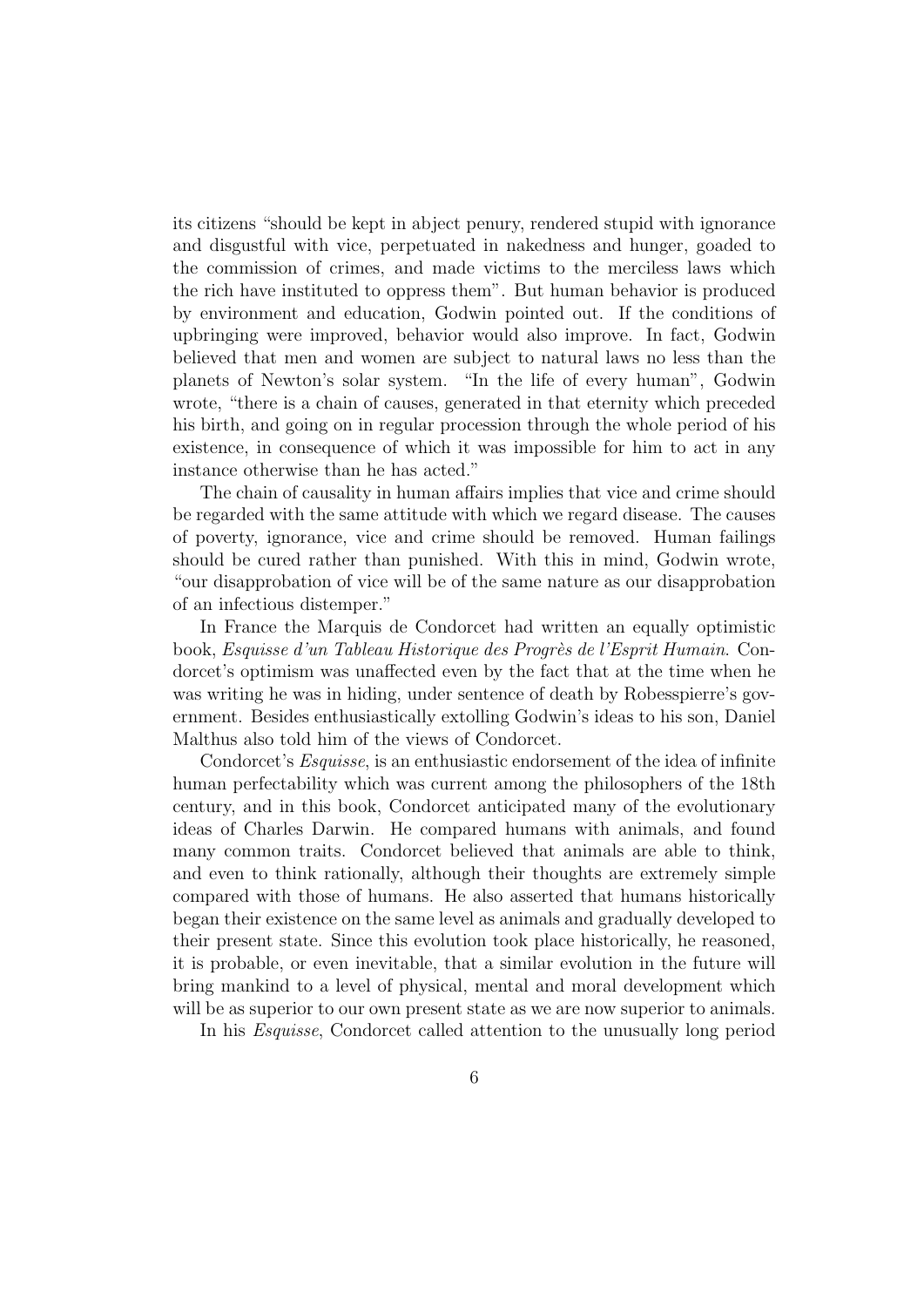of dependency which characterizes the growth and education of human offspring. This prolonged childhood is unique among living beings. It is needed for the high level of mental development of the human species; but it requires a stable family structure to protect the young during their long upbringing. Thus, according to Condorcet, biological evolution brought into existence a moral precept, the sanctity of the family.

Similarly, Condorcet maintained, larger associations of humans would have been impossible without some degree of altruism and sensitivity to the suffering of others incorporated into human behavior, either as instincts or as moral precepts or both; and thus the evolution of organized society entailed the development of sensibility and morality.

Condorcet believed that ignorance and error are responsible for vice; and he listeded what he regarded as the main mistakes of civilization: hereditary transmission of power, inequality between men and women, religious bigotry, disease, war, slavery, economic inequality, and the division of humanity into mutually exclusive linguistic groups.

Condorcet believed the hereditary transmission of power to be the source of much of the tyranny under which humans suffer; and he looked forward to an era when republican governments would be established throughout the world. Turning to the inequality between men and women, Condorcet wrote that he could see no moral, physical or intellectual basis for it. He called for complete social, legal, and educational equality between the sexes.

Condorcet predicted that the progress of medical science would free humans from the worst ravages of disease. Furthermore, he maintained that since perfectibility (i.e. evolution) operates throughout the biological world, there is no reason why mankind's physical structure might not gradually improve, with the result that human life in the remote future could be greatly prolonged. Condorcet believed that the intellectual and moral facilities of man are capable of continuous and steady improvement; and he thought that one of the most important results of this improvement will be the abolition of war.

As Daniel Malthus talked warmly about Godwin, Condorcet, and the idea of human progress, the mind of his son, Robert, turned to the unbalance between births and deaths which he had noticed among his parishoners at Okewood Chapel. He pointed out to his father that no matter what benefits science might be able to confer, they would soon be eaten up by population growth. Regardless of technical progress, the condition of the lowest social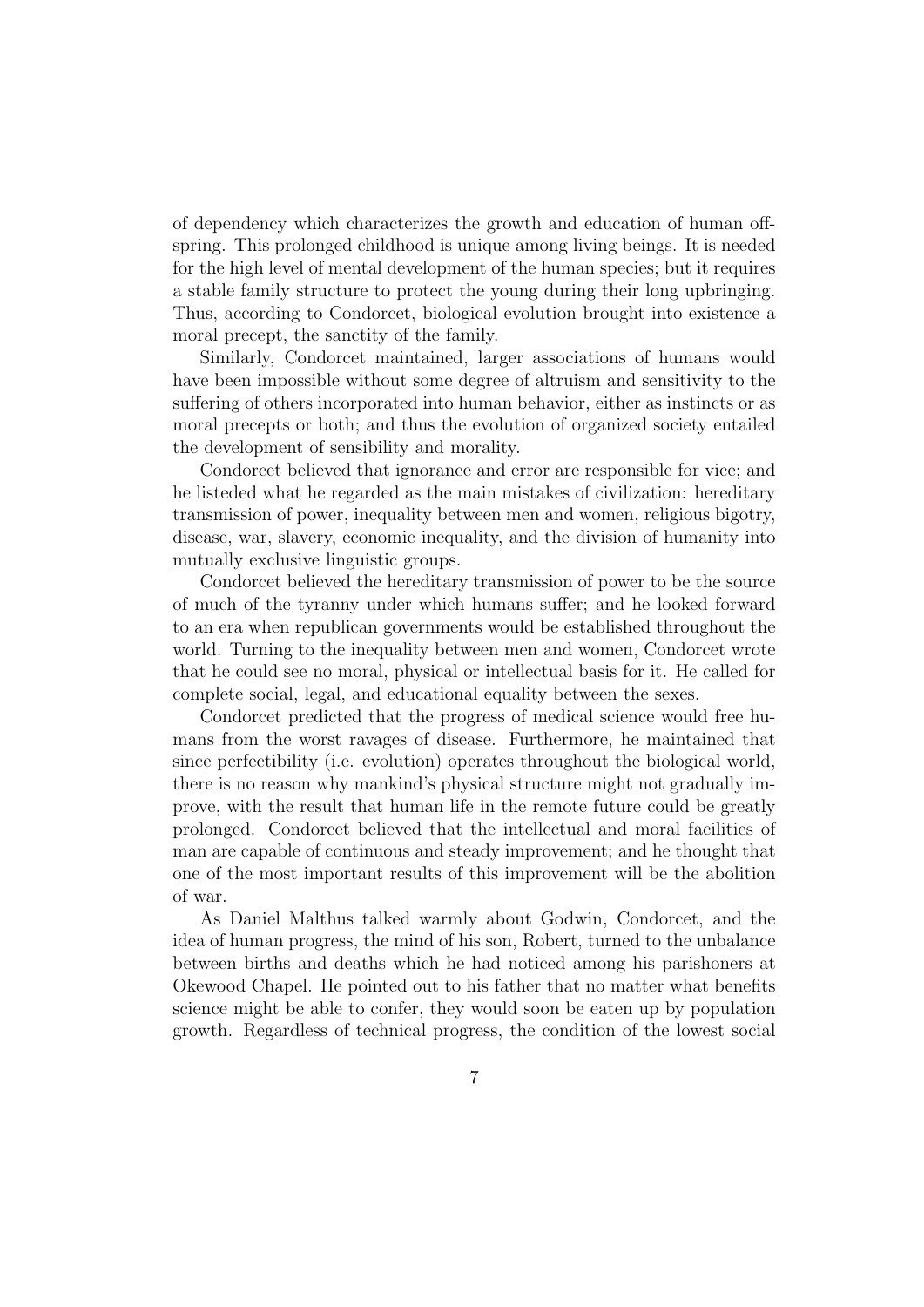class would remain exactly the same: The poor would continue to live, as they always had, on the exact borderline between survival and famine, clinging desperately to the lower edge of existence. For them, change for the worse was impossible since it would loosen their precarious hold on life; their children would die and their numbers would diminish until they balanced the supply of food. But any change for the better was equally impossible, because if more nourishment should become available, more of the children of the poor would survive, and the share of food for each of them would again be reduced to the precise minimum required for life.

Observation of his parishioners at Okewood had convinced Robert Malthus that this sombre picture was a realistic description of the condition of the poor in England at the end of the 18th century. Techniques of agriculture and industry were indeed improving rapidly; but among the very poor, population was increasing equally fast, and the misery of society's lowest class remained unaltered.

Daniel Malthus was so impressed with his son's arguments that he urged him to develop them into a small book. Robert Malthus' first essay on population, written in response to his father's urging, was only 50,000 words in length. It was was published anonymously in 1798, and its full title was An Essay on the Principle of Population, as it affects the future improvement of society, with remarks on the speculations of Mr. Godwin, M. Condorcet, and other writers. Robert Malthus' Essay explored the consequences of his basic thesis: that "the power of population is indefinitely greater than the power in the earth to produce subsistence for man".

#### 3. Publication of the first essay in 1798

"That population cannot increase without the means of subsistence", Robert Malthus wrote, "is a proposition so evident that it needs no illustration. That population does invariably increase, where there are means of subsistence, the history of every people who have ever existed will abundantly prove. And that the superior power cannot be checked without producing misery and vice, the ample portion of these two bitter ingredients in the cup of human life, and the continuance of the physical causes that seem to have produced them, bear too convincing a testimony."

In order to illustrate the power of human populations to grow quickly to enormous numbers if left completely unchecked, Malthus turned to statistics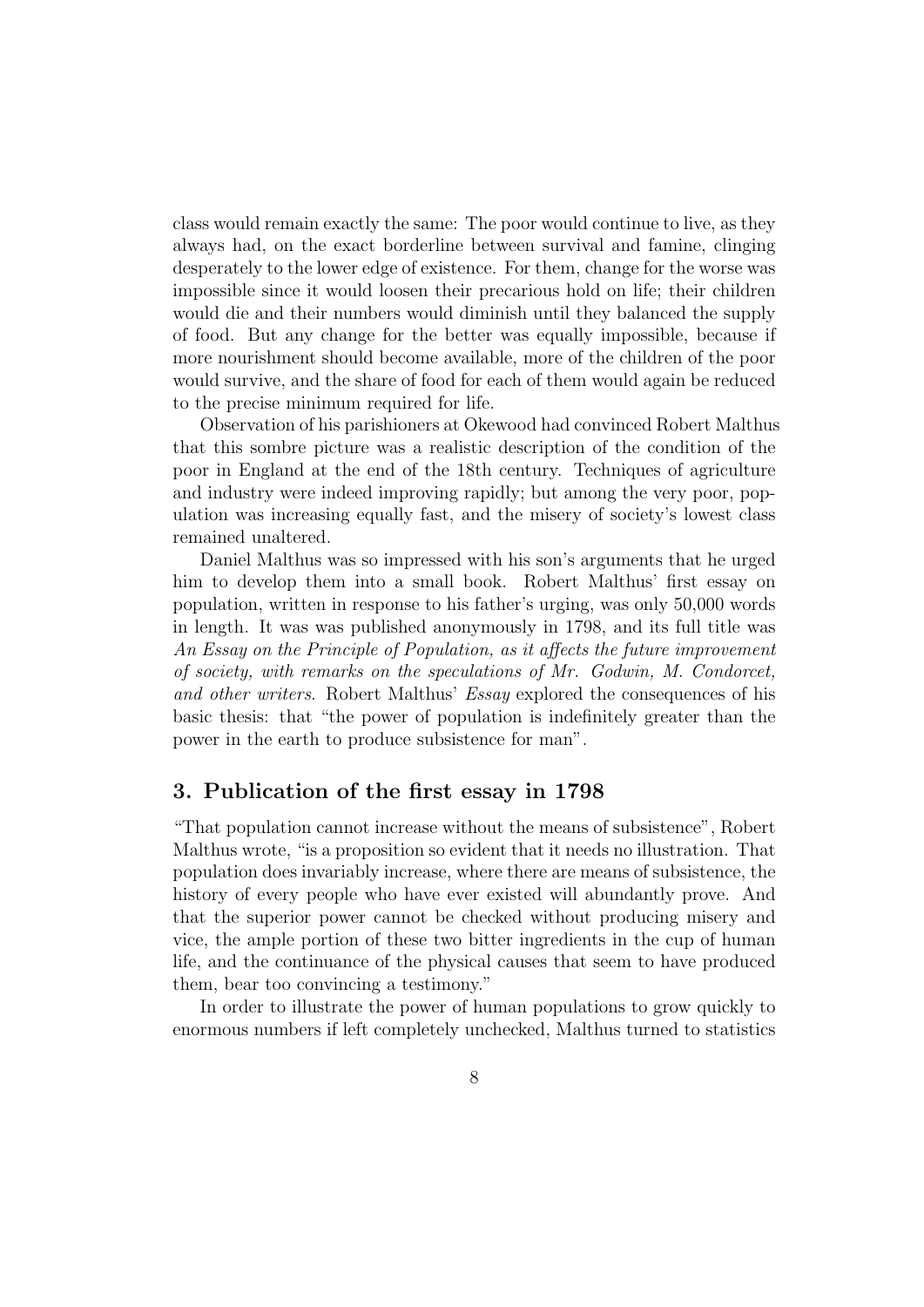from the United States, where the population had doubled every 25 years for a century and a half. Malthus called this type of growth "geometrical" (today we would call it "exponential"); and, drawing on his mathematical education, he illustrated it by the progression 1,2,4,8,16,32,64,128,256,..etc. In order to show that, in the long run, no improvement in agriculture could possibly keep pace with unchecked population growth, Malthus allowed that, in England, agricultural output might with great effort be doubled during the next quarter century; but during a subsequent 25-year period it could not again be doubled. The growth of agricultural output could at the very most follow an arithmetic (linear) progression, 1,2,3,4,5,6,...etc.

Because of the overpoweringly greater numbers which can potentially be generated by exponential population growth, as contrasted to the slow linear progression of sustenance, Malthus was convinced that at almost all stages of human history, population has not expanded freely, but has instead pressed painfully against the limits of its food supply. He maintained that human numbers are normally held in check either by "vice or misery". (Malthus classified both war and birth control as a forms of vice.) Occasionally the food supply increases through some improvement in agriculture, or through the opening of new lands; but population then grows very rapidly, and soon a new equilibrium is established, with misery and vice once more holding the population in check.

Like Godwin's *Political Justice*, Malthus' *Essay on the Principle of Pop*ulation was published at exactly the right moment to capture the prevailing mood of England. In 1793, the mood had been optimistic; but by 1798, hopes for reform had been replaced by reaction and pessimism. Public opinion had been changed by Robespierre's Reign of Terror and by the threat of a French invasion. Malthus' clear and powerfully written essay caught the attention of readers not only because it appeared at the right moment, but also because his two contrasting mathematical laws of growth were so striking.

One of Malthus' readers was William Godwin, who recognized the essay as the strongest challenge to his utopian ideas that had yet been published. Godwin several times invited Malthus to breakfast at his home to discuss social and economic problems. (After some years, however, the friendship between Godwin and Malthus cooled, the debate between them having become more acrimonious.)

In 1801, Godwin published a reply to his critics, among them his former friends James Mackintosh and Samuel Parr, by whom he recently had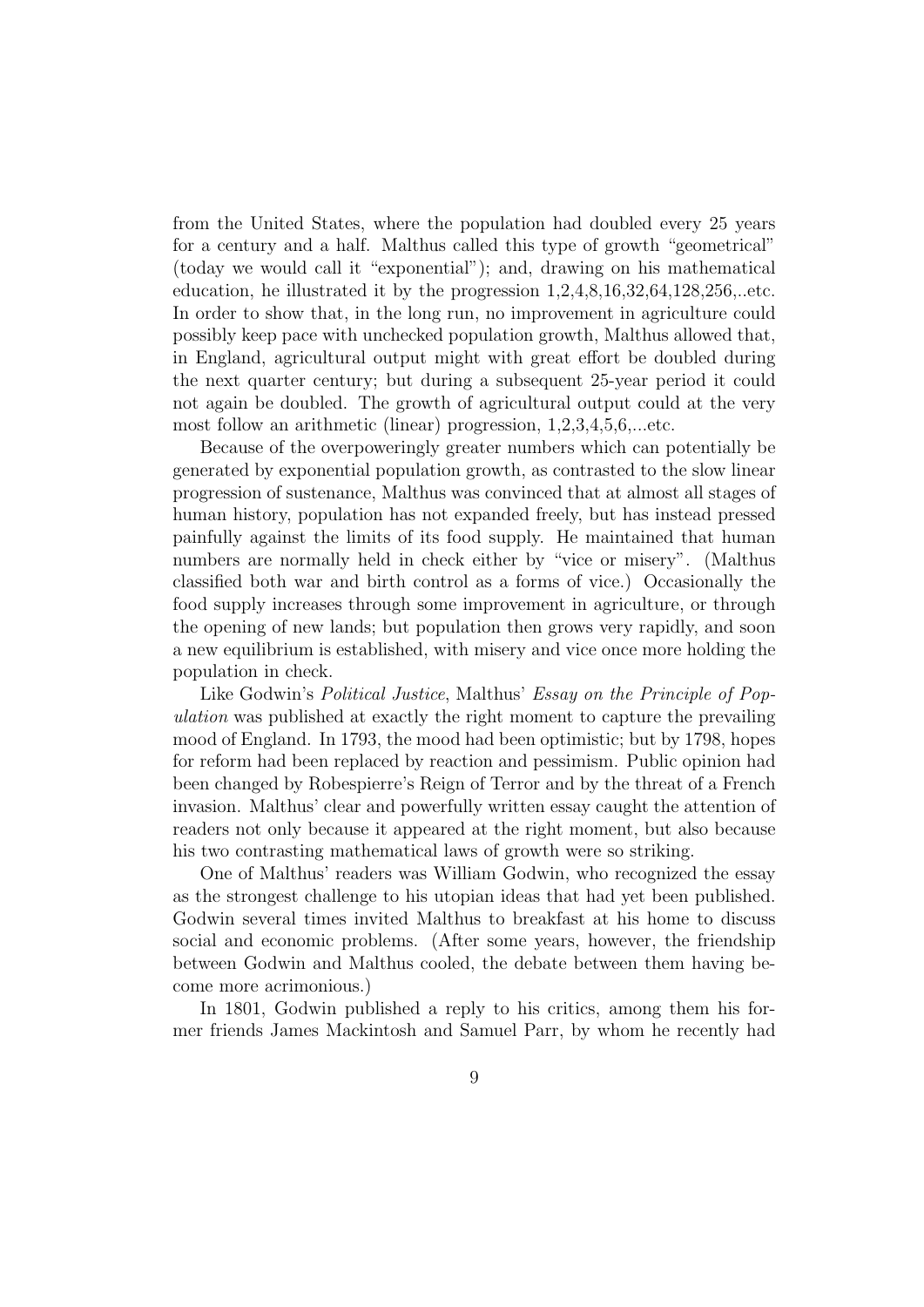been attacked. His Reply to Parr also contained a reply to Malthus: Godwin granted that the problem of overpopulation raised by Malthus was an extremely serious one. However, Godwin wrote, all that is needed to solve the problem is a change of the attitudes of society. For example we need to abandon the belief "that it is the first duty of princes to watch for (i.e. encourage) the multiplication of their subjects, and that a man or woman who passes the term of life in a condition of celibacy is to be considered as having failed to discharge the principal obligations owed to the community".

"On the contrary", Godwin continued, "it now appears to be rather the man who rears a numerous family that has to some degree transgressed the consideration he owes to the public welfare". Godwin suggested that each marriage should be allowed only two or three children or whatever number might be needed to balance the current rates of mortality and celibacy. This duty to society, Godwin wrote, would surely not be too great a hardship to be endured, once the reasons for it were thoroughly understood.

### 4. The second essay, published in 1803

Malthus' small essay had captured public attention in England, and he was anxious to expand it with empirical data which would show his principle of population to be valid not only in England in his own day, but in all societies and all periods. He therefore traveled widely, collecting data. He also made use of the books of explorers, such as Cook and Vancouver.

Malthus second edition - more than three times the length of his original essay on population - was ready in 1803. Book I and Book II of the 1803 edition of Malthus' Essay are devoted to a study of the checks to population growth which have operated throughout history in all the countries of the world for which he possessed facts.

In his first chapter, Malthus stressed the potentially enormous power of population growth contrasted the slow growth of the food supply. He concluded that strong checks to the increase of population must almost always be operating to keep human numbers within the bounds of sustenance. He classified the checks as either preventive or positive, the preventive checks being those which reduce fertility, while the positive checks are those which increase mortality. Among the positive checks, Malthus listed "unwholesome occupations, severe labour and exposure to the seasons, extreme poverty, bad nursing of children, great towns, excesses of all kinds, the whole train of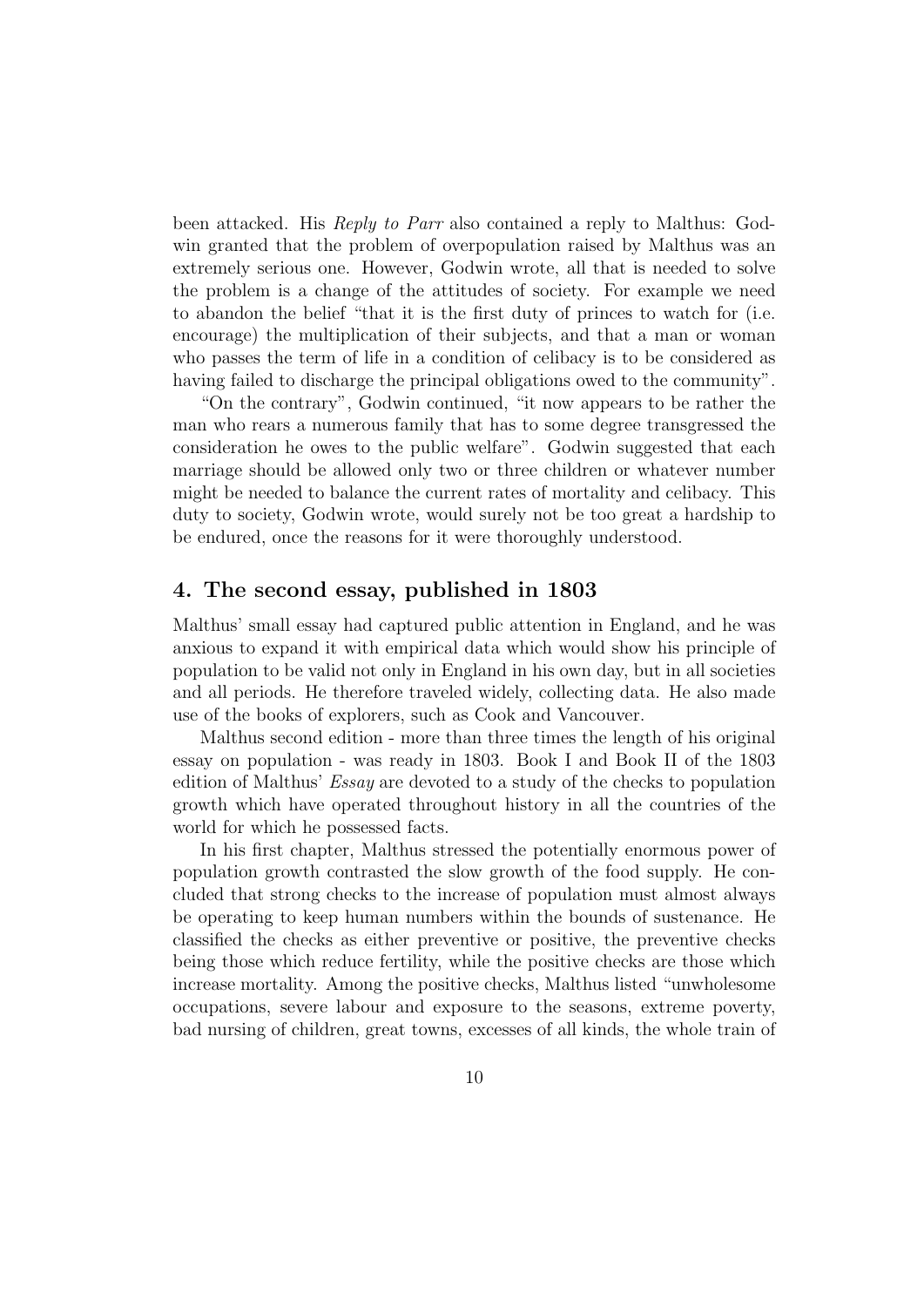common diseases and epidemics, wars, plague, and famine".

In the following chapters of Books I, Malthus showed in detail the mechanisms by which population is held at the level of sustenance in various cultures. He first discussed primitive hunter-gatherer societies, such as the inhabitants of Tierra del Fuego, Van Diemens Land and New Holland, and those tribes of North American Indians living predominantly by hunting. In hunting societies, he pointed out, the population is inevitably very sparse: "The great extent of territory required for the support of the hunter has been repeatedly stated and acknowledged", Malthus wrote, "...The tribes of hunters, like beasts of prey, whom they resemble in their mode of subsistence, will consequently be thinly scattered over the surface of the earth. Like beasts of prey, they must either drive away or fly from every rival, and be engaged in perpetual contests with each other...The neighboring nations live in a perpetual state of hostility with each other. The very act of increasing in one tribe must be an act of aggression against its neighbors, as a larger range of territory will be necessary to support its increased numbers. The contest will in this case continue, either till the equilibrium is restored by mutual losses, or till the weaker party is exterminated or driven from its country... Their object in battle is not conquest but destruction. The life of the victor depends on the death of the enemy". Malthus concluded that mong the American Indians of his time, war was the predominant check to population growth, although famine, disease and infanticide each played a part.

In the next chapter, Malthus quoted Captain Cook's description of the natives of the region near Queen Charlotte's Sound in New Zealand, whose way of life involved perpetual war. "If I had followed the advice of all our pretended friends", Cook wrote, "I might have exterpated the whole race; for the people of each hamlet or village, by turns, applied to me to destroy the other". According to Cook, the New Zealanders practiced both ceaseless war and cannibalism; and population pressure provided a motive for both practices.

In later chapters on nomadic societies of the Near East and Asia, war again appears, not only as a consequence of the growth of human numbers, but also as one of the major mechanisms by which these numbers are reduced to the level of their food supply. The studies quoted by Malthus make it seem likely that the nomadic Tartar tribes of central Asia made no use of the preventive checks to population growth. In fact the Tartar tribes may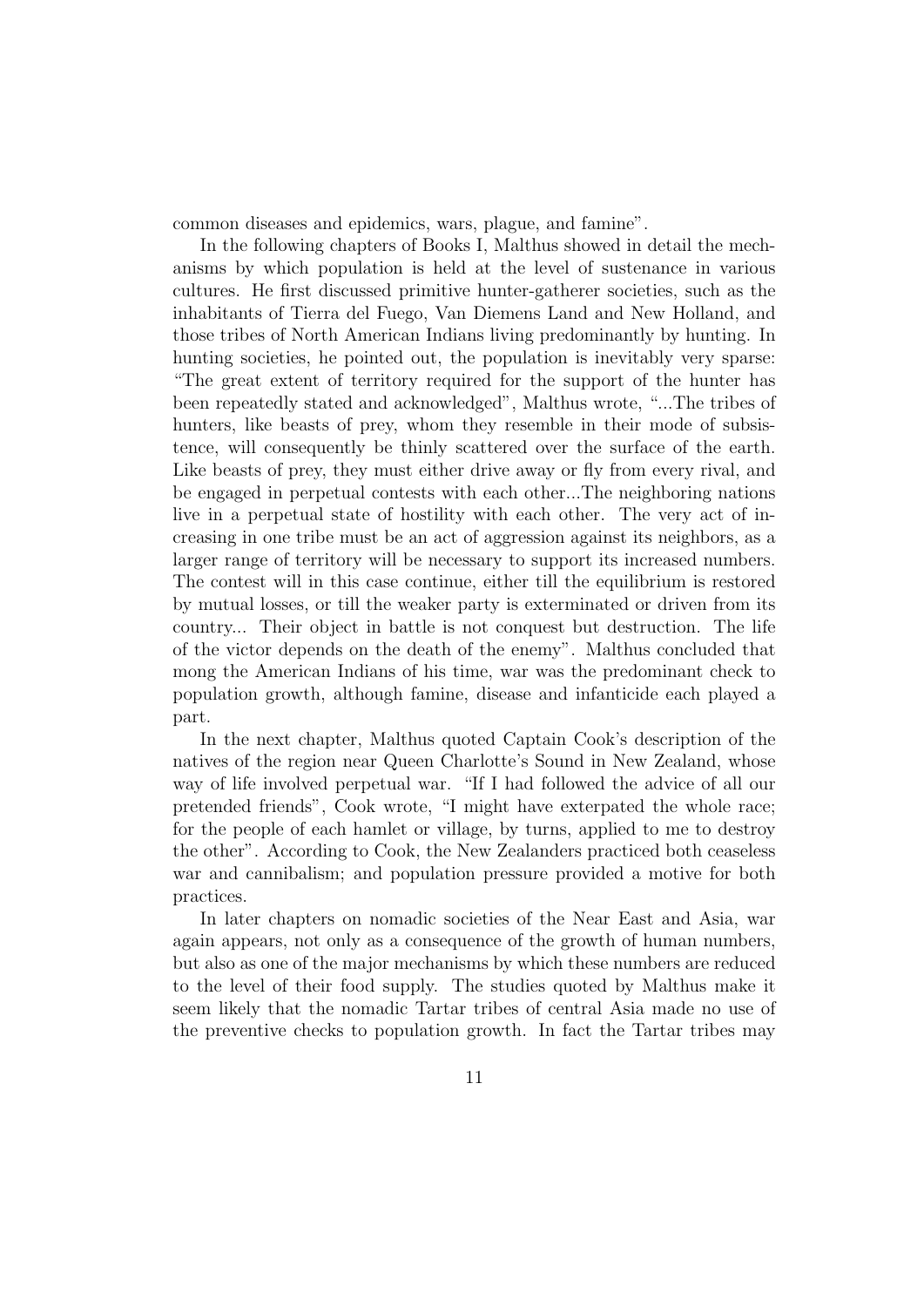have regarded growth of their own populations as useful in their wars with neighboring tribes.

Malthus also described the Germanic tribes of Northern Europe, whose population growth led them to the attacks which destroyed the Roman Empire. He quoted the following passage from Machiavelli's History of Florence: "The people who inhabit the northern parts that lie between the Rhine and the Danube, living in a healthful and prolific climate, often increase to such a degree that vast numbers of them are forced to leave their native country and go in search of new habitations. When any of those provinces begins to grow too populous and wants to disburden itself, the following method is observed. In the first place, it is divided into three parts, in each of which there is an equal portion of the nobility and commonality, the rich and the poor. After this they cast lots; and that division on which the lot falls quits the country and goes to seek its fortune, leaving the other two more room and liberty to enjoy their possessions at home. These emigrations proved the destruction of the Roman Empire". Regarding the Scandinavians in the early middle ages, Malthus wrote: "Mallet relates, what is probably true, that it was their common custom to hold an assembly every spring for the purpose of considering in what quarter they should make war".

In many of the societies which Malthus described, a causal link can be seen, not only between population pressure and poverty, but also between population pressure and war. As one reads his Essay, it becomes clear why both these terrible sources of human anguish saturate so much of history, and why efforts to eradicate them have so often met with failure: The only possible way to eliminate poverty and war is to reduce the pressure of population by preventive checks, since the increased food supply produced by occasional cultural advances can give only very temporary relief.

In Book II, Malthus turned to the nations of Europe, as they appeared at the end of the 18th century, and here he presents us with a different picture. Although in these societies poverty, unsanitary housing, child labour, malnutrition and disease all took a heavy toll, war produced far less mortality than in hunting and pastoral societies, and the preventive checks, which lower fertility, played a much larger roll.

Malthus had visited Scandinavia during the summer of 1799, and he had made particularly detailed notes on Norway. He was thus able to present a description of Norwegian economics and demography based on his own studies. Norway was remarkable for having the lowest reliably-recorded death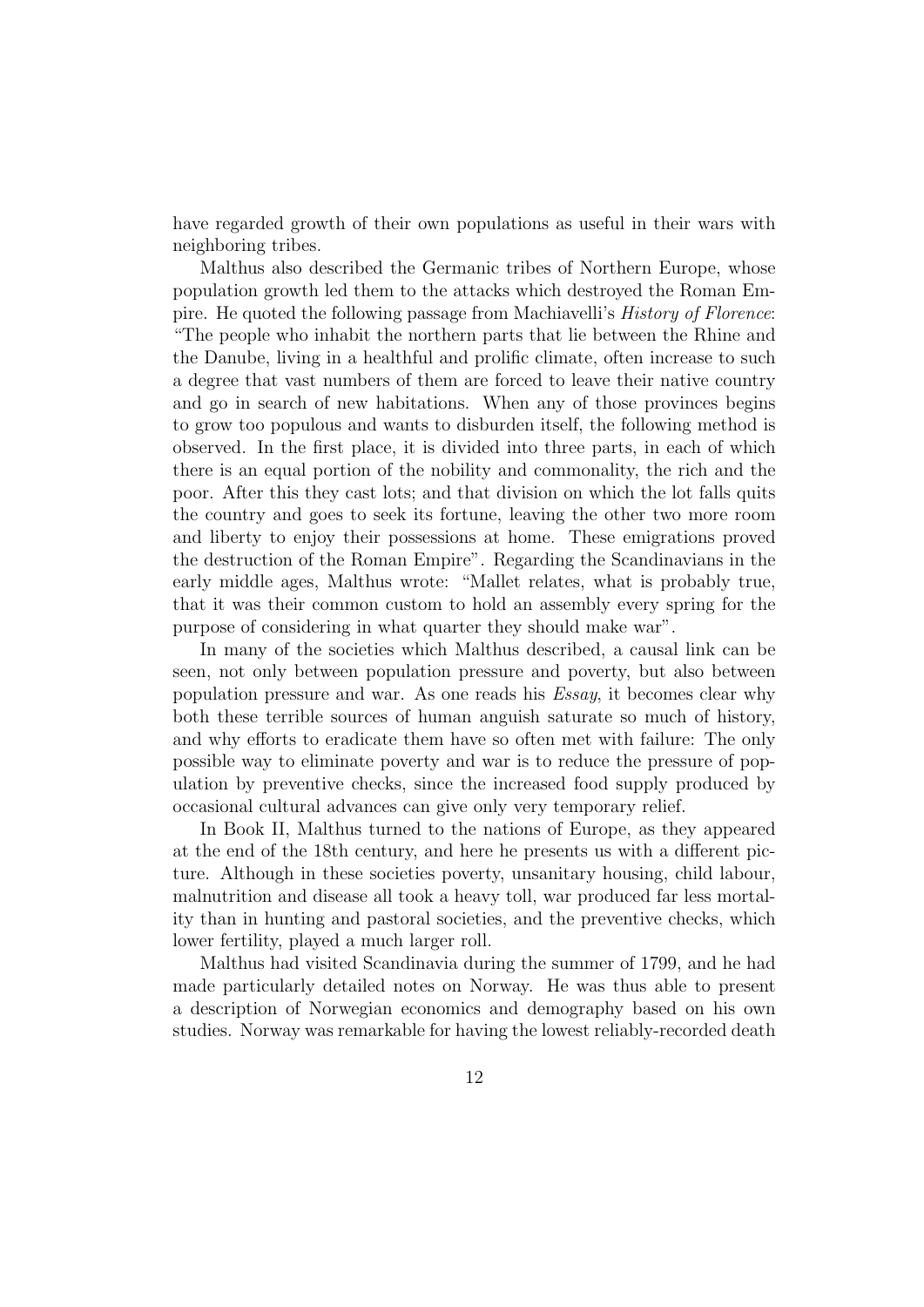rate of any nation at that time: Only 1 person in 48 died each year in Norway. (By comparison, 1 person in 20 died each year in London.) The rate of marriage was also remarkably low, with only 1 marriage each year for every 130 inhabitants; and thus in spite of the low death rate, Norway's population had increased only slightly from the 723,141 inhabitants recorded in 1769.

There were two reasons for late marriage in Norway: Firstly, every man born of a farmer or a labourer was compelled by law to be a soldier in the reserve army for a period of ten years; and during his military service, he could not marry without the permission of both his commanding officer and the parish priest. These permissions were granted only to those who were clearly in an economic position to support a family. Men could be inducted into the army at any age between 20 and 30, and since commanding officers preferred older recruits, Norwegian men were often in their 40's before they were free to marry. At the time when Malthus was writing, these rules had just been made less restrictive; but priests still refused to unite couples whose economic foundations they judged to be insufficient.

The second reason for late marriages was the structure of the farming community. In general, Norwegian farms were large; and the owner's household employed many young unmarried men and women as servants. These young people had no chance to marry unless a smaller house on the property became vacant, with its attached small parcel of land for the use of the "houseman"; but because of the low death rate, such vacancies were infrequent. Thus Norway's remarkably low death rate was balanced by a low birth rate. Other chapters in Book II are devoted to the checks to population growth in Sweden, Russia, Central Europe, Switzerland, France, England, Scotland and Ireland.

Malthus painted a very dark panorama of population pressure and its consequences in human societies throughout the world and throughout history: At the lowest stage of cultural development are the hunter-gatherer societies, where the density of population is extremely low. Nevertheless, the area required to support the hunters is so enormous that even their sparse and thinly scattered numbers press hard against the limits of sustenance. The resulting competition for territory produces merciless intertribal wars.

The domestication of animals makes higher population densities possible; and wherever this new mode of food production is adopted, human numbers rapidly increase; but very soon a new equilibrium is established, with the population of pastoral societies once more pressing painfully against the lim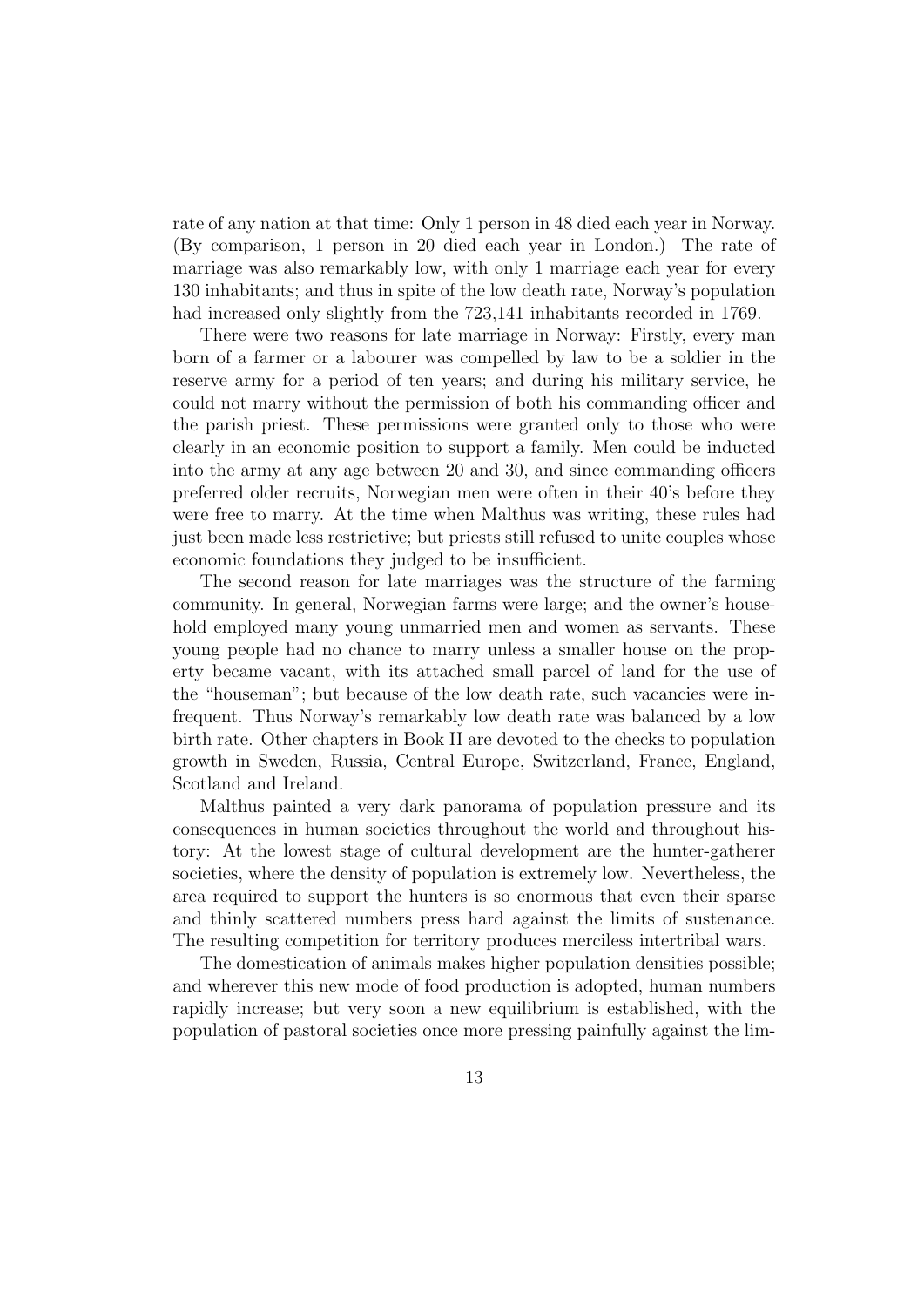its of the food supply, growing a little in good years, and being cut back in bad years by famine, disease and war.

Finally, agricultural societies can maintain extremely high densities of population; but the time required to achieve a new equilibrium is very short. After a brief period of unrestricted growth, human numbers are once more crushed against the barrier of limited resources; and if excess lives are produced by overbreeding, they are soon extinguished by deaths among the children of the poor.

Malthus was conscious that he had drawn an extremely dark picture of the human condition. He excused himself by saying that he has not done it gratuitously, but because he was convinced that the dark shades really are there, and that they form an important part of the picture. He did allow one ray of light, however: By 1803, his own studies of Norway, together with personal conversations with Godwin and the arguments in Godwin's Reply to Parr, had convinced Malthus that "moral restraint" should be included among the possible checks to population growth. Thus he concluded Book II of his 1803 edition by saying that the checks which keep population down to the level of the means of subsistence can all be classified under the headings of "moral restraint, vice and misery". (In his first edition he had maintained that vice and misery are the only possibilities).

# 5. Systems of Equality

In the 1803 edition of Malthus' Essay, Books III and IV form a second volume. The ideas which he put forward in this second volume are much more open to dispute than are the solidly empirical demographic studies of Books I and II. Malthus excused himself at the beginning of the second volume, saying that he realized that the ideas which he was about to put forward were less solidly based than those in his first volume. However, he said that he wished to explore all the consequences of his principle of population: "..Even the errors into which I may have fallen", he wrote, "by affording a handle to argument, and an additional excitement to examination, may be subservient to the important end of bringing a subject so nearly connected with the happiness of society into more general notice".

Malthus began Book III by discussing the systems of equality proposed by Condorcet and Godwin; and he tried to show that such utopian societies would prove impossible in practice, because they would rapidly drown in a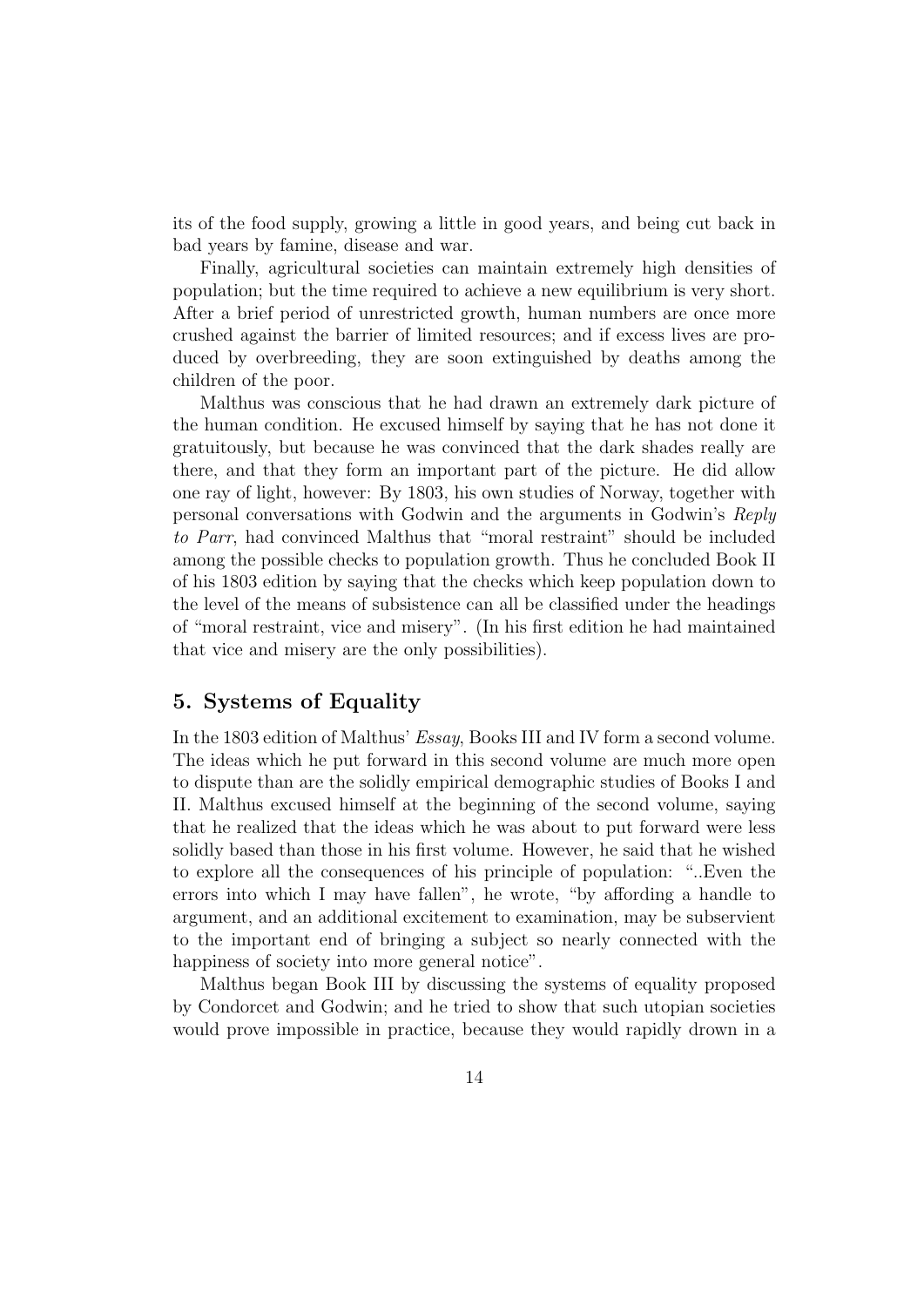flood of excess population. Condorcet himself had recognized this difficulty. He realized that improved living conditions for the poor would lead to a rapid growth of population. "Must not a period then arrive", Condorcet had written, "... when the increase of the number of men surpassing their means of subsistence, the necessary result must be either a continual diminution of happiness and population... or at least a kind of oscillation between good and evil?"

Condorcet believed the serious consequences of population pressure to be far in the future, but Malthus disagreed with him on exactly that point: "M. Condorcet's picture of what may be expected to happen when the number of men shall surpass subsistence is justly drawn... The only point in which I differ from M. Condorcet in this description is with regard to the period when it may be applied to the human race... This constantly subsisting cause of periodical misery has existed in most countries ever since we have had any histories of mankind, and continues to exist at the present moment."

"M. Condorcet, however, goes on to say", Malthus continued, "that should the period, which he conceives to be so distant, ever arrive, the human race, and the advocates of the perfectability of man, need not be alarmed at it. He then proceeds to remove the difficulty in a manner which I profess not to understand. Having observed that the ridiculous prejudices of superstition would by that time have ceased to throw over morals a corrupt and degrading austerity, he alludes either to a promiscuous concubinage, which would prevent breeding, or to something else as unnatural. To remove the difficulty in this way will surely, in the opinion of most men, be to destroy that virtue and purity of manners which the advocates of equality and of the perfectibility of man profess to be the end and object of their views." When Malthus referred to "something else as unnatural", he of course meant birth control, some forms of which existed at the time when he was writing; and in this passage we see that he was opposed to the practice. He preferred late marriage or "moral restraint" as a means of limiting excessive population growth.

After his arguments against Condorcet, Malthus discussed William Godwin's egalitarian utopia, which, he said, would be extremely attractive if only it could be achieved: "The system of equality which Mr. Godwin proposes", Malthus wrote, "is, on the first view of it, the most beautiful and engaging which has yet appeared. A melioration of society to be produced merely by reason and conviction gives more promise of permanence than than any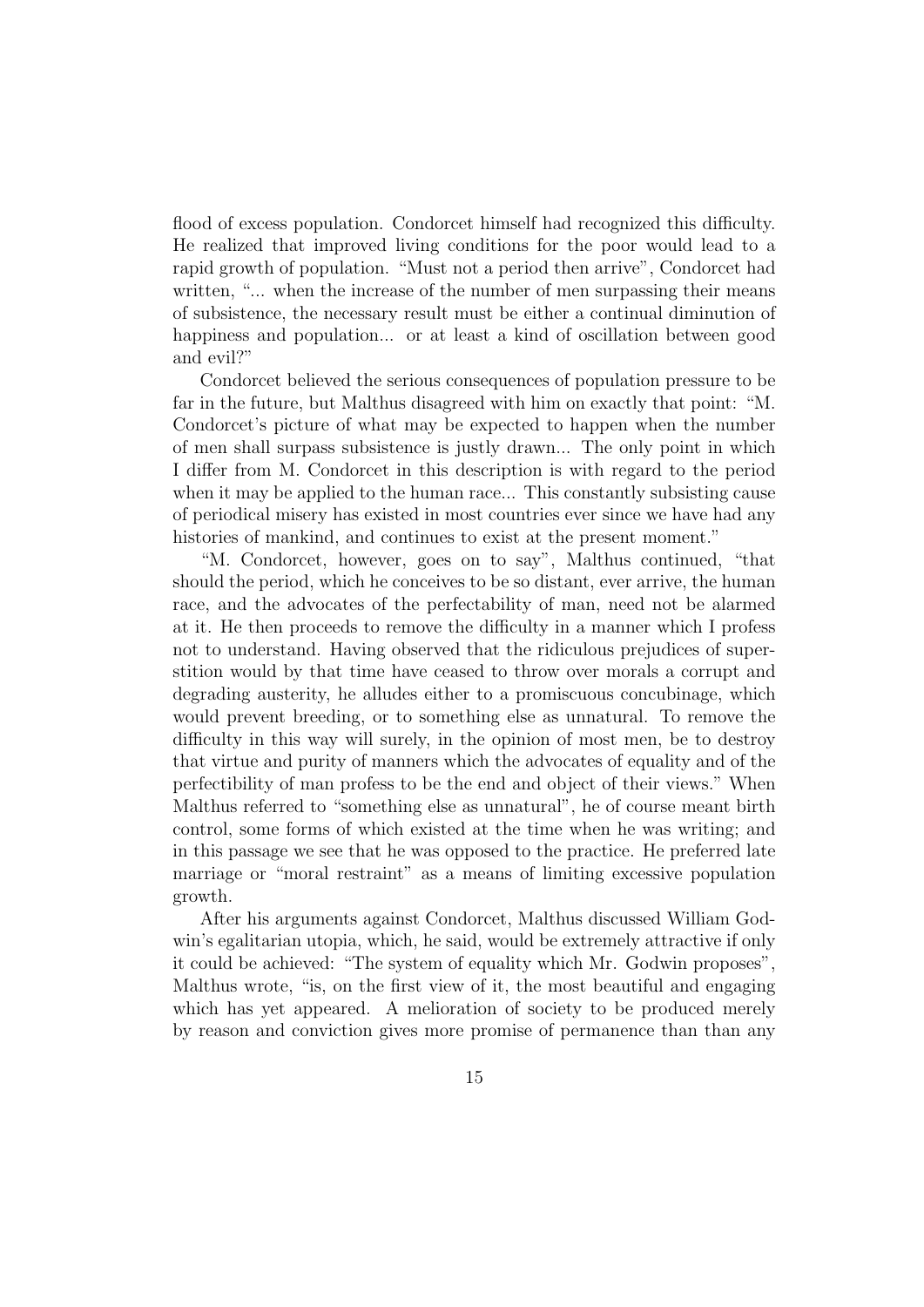change effected and maintained by force. The unlimited exercise of private judgement is a doctrine grand and captivating, and has a vast superiority over those systems where every individual is in a manner the slave of the public. The substitution of benevolence, as a master-spring and moving principle of society, instead of self-love, appears at first sight to be a consummation devoutly to be wished. In short, it is impossible to contemplate the whole of this fair picture without emotions of delight and admiration, accompanied with an ardent longing for the period of its accomplishment."

"But alas!" Malthus continued, "That moment can never arrive.... The great error under which Mr. Godwin labours throughout his whole work is the attributing of almost all the vices and misery that prevail in civil society to human institutions. Political regulations and the established administration of property are, with him, the fruitful sources of all evil, the hotbeds of all the crimes that degrade mankind. Were this really a true state of the case, it would not seem a completely hopeless task to remove evil completely from the world; and reason seems to be the proper and adequate instrument for effecting so great a purpose. But the truth is, that though human institutions appear to be, and indeed often are, the obvious and obtrusive causes of much misery in society, they are, in reality, light and superficial in comparison with those deeper-seated causes of evil which result from the laws of nature and the passions of mankind."

The passions of mankind drive humans to reproduce, while the laws of nature set limits to the carrying capacity of the environment. Godwin's utopia, if established, would be very favorable to the growth of population; and very soon the shortage of food would lead to its downfall: Because of the overpowering force of population growth, "Man cannot live in the midst of plenty. All cannot share alike the bounties of nature. Were there no established administration of property, every man would be obliged to guard with his force his little store. Selfishness would be triumphant. The subjects of contention would be perpetual. Every individual would be under constant anxiety about corporal support, and not a single intellect would be left free to expatiate in the field of thought."

Malthus believed that all systems of equality are doomed to failure, not only because of the powerful pressure of population growth, but also because differences between the upper, middle, and lower classes serve the useful purpose of providing humans with an incentive for hard work. He thought that fear of falling to a lower social status, and hope of rising to a higher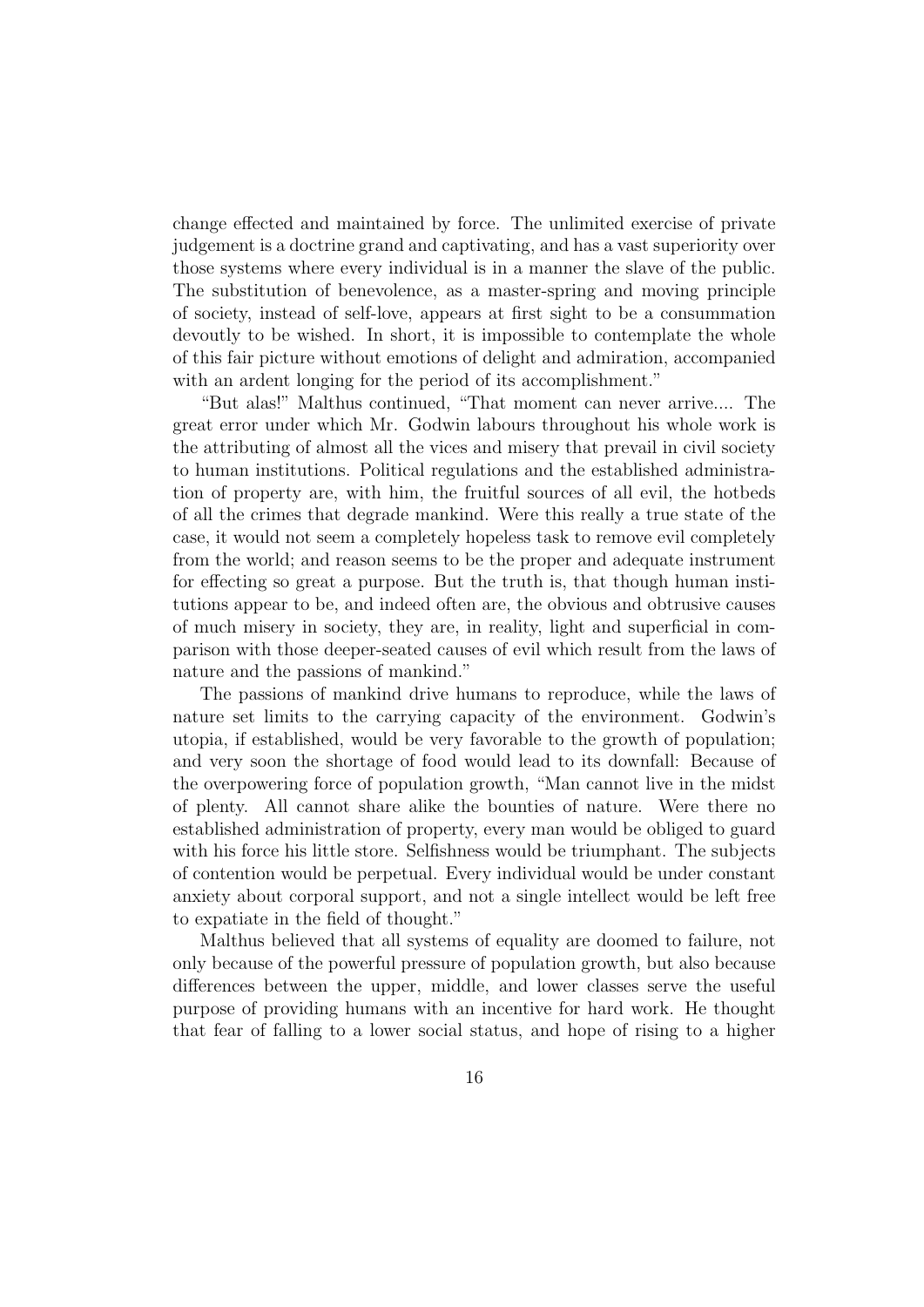one, provide a strong incentive for constructive activity. However, he believed that happiness is most often found in the middle ranks of society, and that therefore the highest and lowest classes ought not to be large. Malthus advocated universal education and security of property as means by which the lowest classes of society could be induced to adopt more virtuous and prudent patterns of behavior.

# 6. The Poor Laws

Among the most controversial chapters of Malthus' second volume are those dealing with the Poor Laws. During the reign of Queen Elisabeth I, a law had been enacted according to which justices were authorized to collect taxes in order to set to work "...the children of all such, whose parents shall not by the said persons be thought able to keep and maintain their children; and also such persons, married or unmarried, as, having no means to maintain them, use no ordinary or daily trade to get their living by..". Malthus commented: "What is this but saying that the funds for the maintenance of labour in this country may be increased without limit by a fiat of government...? Strictly speaking, this clause is as arrogant and absurd as if it had enacted that two ears of wheat should in the future grow where one had grown before. Canute, when he commanded the waves not to wet his princely foot, did not assume a greater power over the laws of nature." Malthus pointed out that if we believe that every person has a right to have as many children as he or she wishes, and if we enact a law, according to which every person born has a right to sustenance, then we implicitly assume that the supply of food can be increased without limit, which of course is impossible.

During the first few years of the nineteenth century there was a severe shortage of food in England, partly because of war with France, and partly because of harvest failures. As a result, the price of wheat tripled, causing great distress among the poor. By 1803, 3,000,000 pounds sterling were being distributed to make up the difference between the wages of poor workers and the amount which they needed to pay for food. Malthus regarded the supply of grain as constant, i.e. independent of the price; and he therefore believed that distribution of money under the Poor Laws merely raised the price of grain still further in relation to wages, forcing a larger number of independent workers to seek help. He thought that the distributed money helped to relieve suffering in some cases, but that it spread the suffering over a wider area.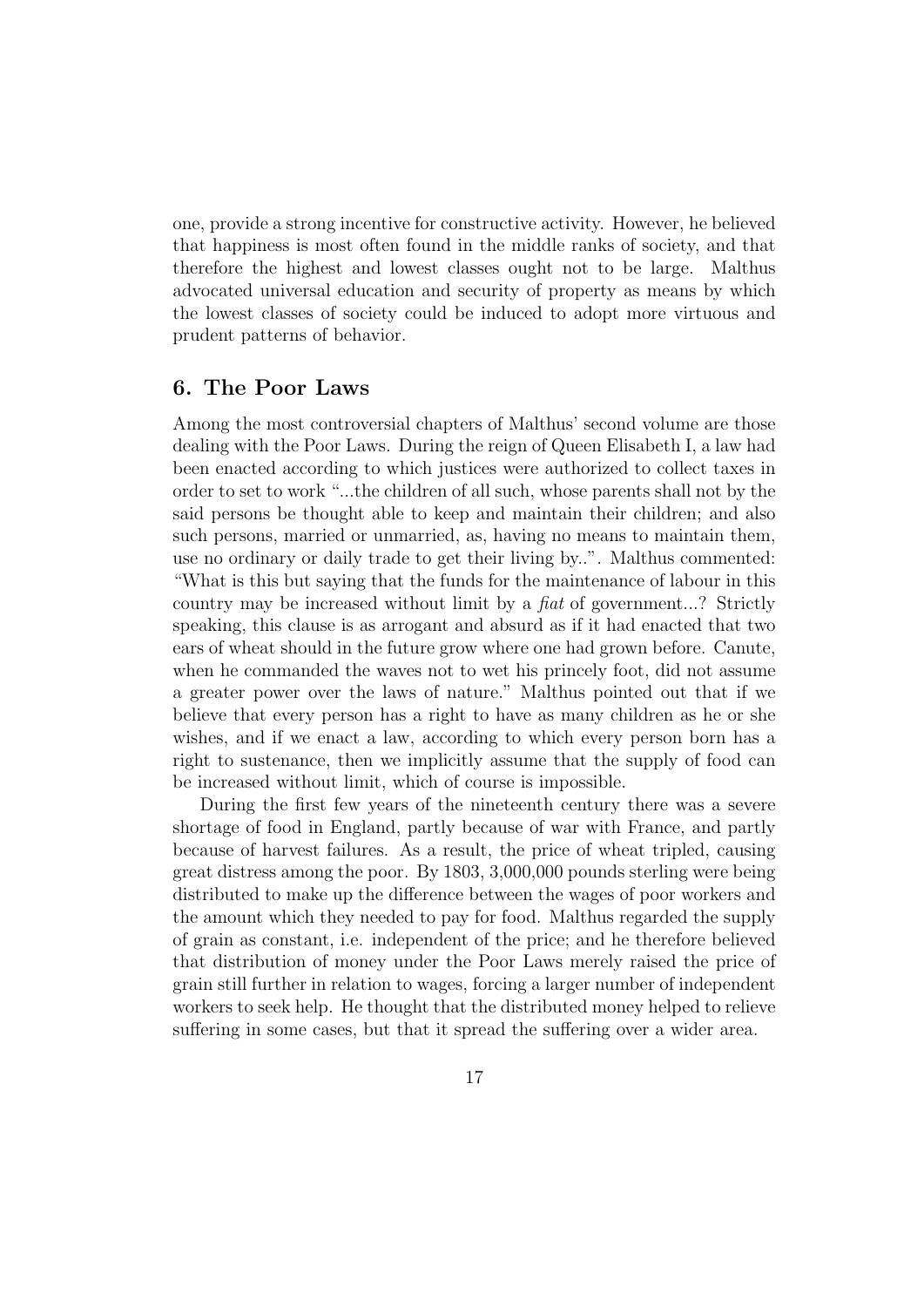In some parishes, the amount of money distributed under the Poor Laws was proportional to the number the number of children in a family, and Malthus believed that this encouraged the growth of population, further aggravating the shortage of food. "A poor man may marry with little or no prospect of being able to support a family in independence", he wrote, "...and the Poor Laws may be said therefore in some measure to create the poor which they maintain; and as the provisions of the country must, in consequence of the increased population, be distributed to every man in smaller proportions, it is evident that the labour of those who are not supported by parish assistance, will purchase a smaller quantity of provisions than before, and consequently more of them must be driven to ask for support." Malthus advocated a very gradual abolition of the Poor Laws, and he believed that while this change was being brought about, the laws ought to be administered in such a way that the position of least well-off independent workers should not be worse than the position of those supported by parish assistance.

# 7. Replies to Malthus

The second edition of Malthus' Essay was published in 1803. It provoked a storm of controversy, and a flood of rebutals. In 1803 England's political situation was sensitive. Revolutions had recently occurred both in America and in France; and in England there was much agitation for radical change, against which Malthus provided counter-arguments. Pitt and his government had taken Malthus' first edition seriously, and had abandoned their plans for extending the Poor Laws. Also, as a consequence of Malthus' ideas, England's first census was taken in 1801. This census, and subsequent ones, taken in 1811, 1821 and 1831, showed that England's population was indeed increasing rapidly, just as Malthus had feared. (The population of England and Wales more than doubled in 80 years, from an estimated 6.6 million in 1750 to almost 14 million in 1831.) In 1803, the issues of poverty and population were at the center of the political arena, and articles refuting Malthus began to stream from the pens of England's authors.

William Coleridge planned to write an article against Malthus, and he made extensive notes in the margins of his copy of the Essay. In one place he wrote: "Are Lust and Hunger both alike Passions of physical Necessity, and the one equally with the other independent of the Reason and the Will? Shame upon our race that there lives an individual who dares to ask the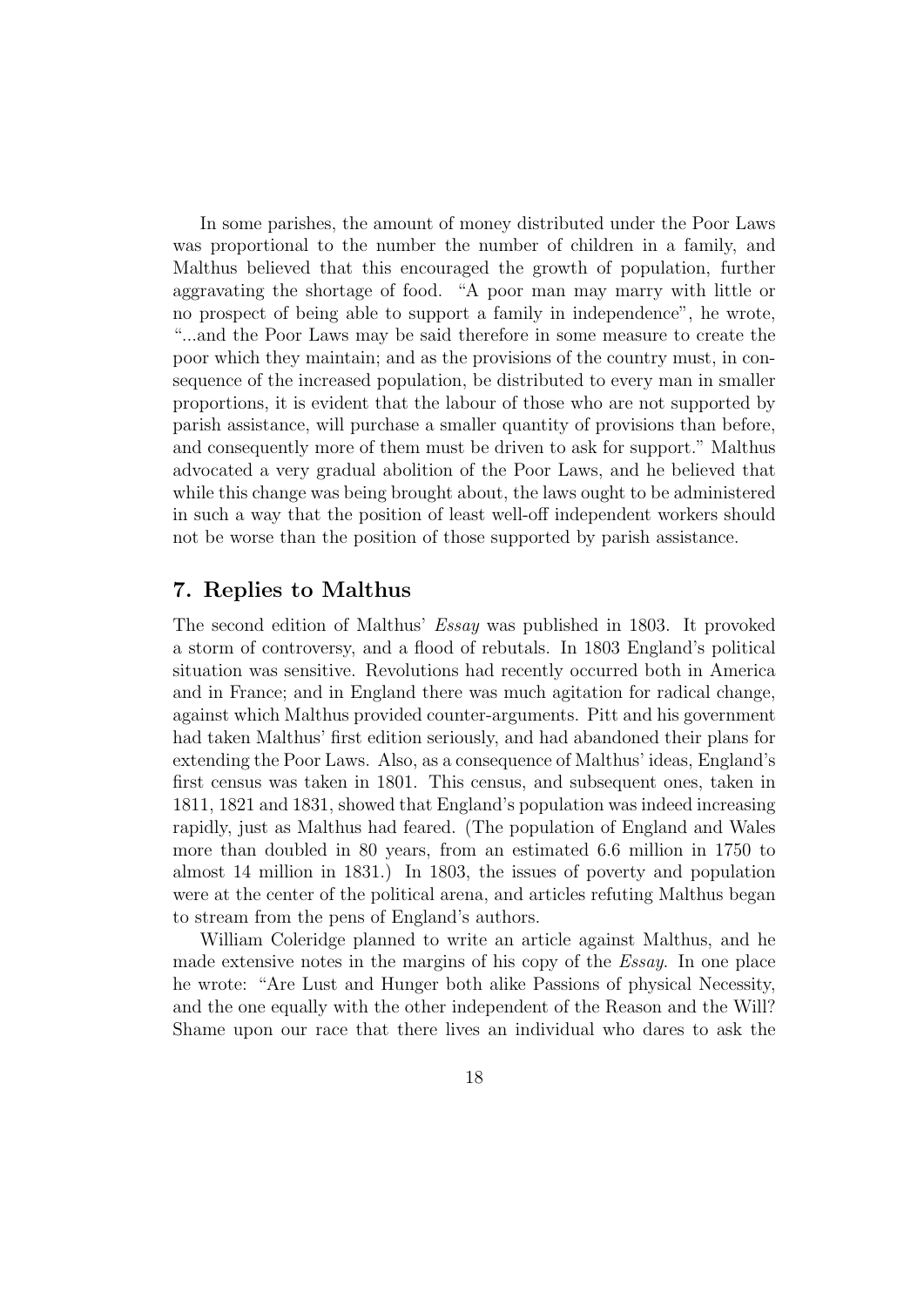Question." In another place Coleridge wrote: "Vice and Virtue subsist in the agreement of the habits of a man with his Reason and Conscience, and these can have but one moral guide, Utility, or the virtue and Happiness of Rational Beings". Although Coleridge never wrote his planned article, his close friend Robert Southy did so, using Coleridge's notes almost verbatum. Some years later Coleridge remarked: "Is it not lamentable - is it not even marvelous - that the monstrous practical sophism of Malthus should now have gained complete possession of the leading men of the kingdom! Such an essential lie in morals - such a practical lie in fact it is too! I solemnly declare that I do not believe that all the heresies and sects and factions which ignorance and the weakness and wickedness of man have ever given birth to, were altogether so disgraceful to man as a Christian, a philosopher, a statesman or citizen, as this abominable tenet."

In 1812, Percy Bysshe Shelley, who was later to become William Godwin's son-in-law, wrote: "Many well-meaning persons... would tell me not to make people happy for fear of over-stocking the world... War, vice and misery are undoubtedly bad; they embrace all that we can conceive of temporal and eternal evil. Are we to be told that these are remedyless, because the earth would in case of their remedy, be overstocked?" A year later, Shelley called Malthus a "priest, eunuch, and tyrant", and accused him, in a pamphlet, of proposing that ".. after the poor have been stript naked by the taxgatherer and reduced to bread and tea and fourteen hours of hard labour by their masters.. the last tie by which Nature holds them to benignant earth (whose plenty is garnered up in the strongholds of their tyrants) is to be divided... They are required to abstain from marrying under penalty of starvation... whilst the rich are permitted to add as many mouths to consume the products of the poor as they please"

Godwin himself wrote a long book (which was published in 1820) entitled Of Population, An Enquery Concerning the Power and Increase in the Number of Mankind, being an answer to Mr. Malthus. One can also view many of the books of Charles Dickens as protests against Malthus' point of view. For example, Oliver Twist gives us a picture of a workhouse "administered in such a way that the position of least well-off independent workers should not be worse than the position of those supported by parish assistance."

Among the authors defending Malthus was Harriet Martineau, who wrote: "The desire of his heart and the aim of his work were that domestic virtue and happiness should be placed within the reach of all... He found that a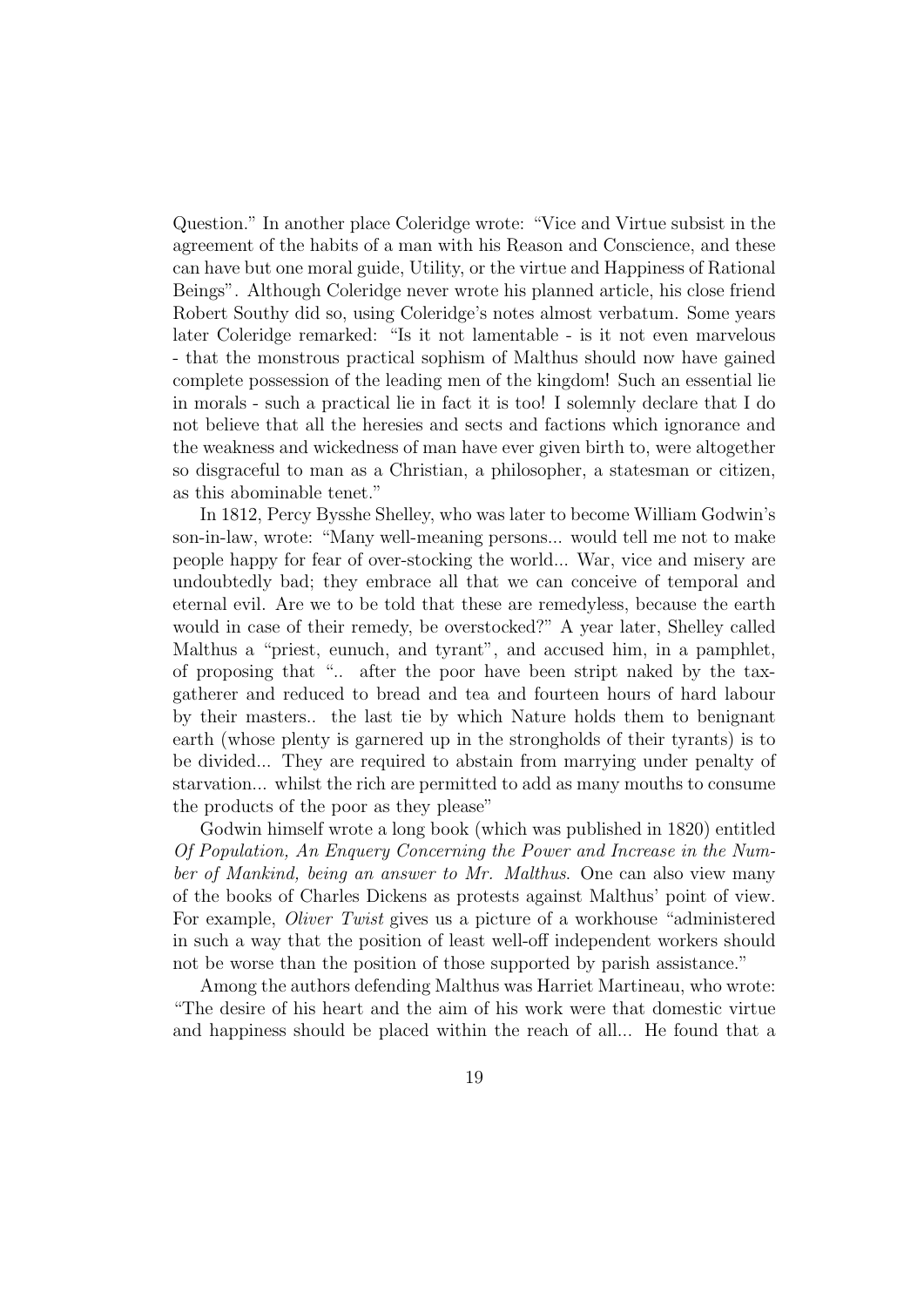portion of the people were underfed, and that one consequence of this was a fearful mortality among infants; and another consequence the growth of a recklessness among the destitute which caused infanticide, corruption of morals, and at best, marriage between pauper boys and girls; while multitudes of respectable men and women, who paid rates instead of consuming them, were unmarried at forty or never married at all. Prudence as to time of marriage and for making due provision for it was, one would think, a harmless recommendation enough, under the circumstances."

# 8. Ricardo's Iron Law of Wages; the Corn Laws

Malthus continued a life of quiet scholarship, unperturbed by the heated public debate which he had caused. At the age of 38, he married a second cousin. The marriage produced only three children, which at that time was considered to be a very small number. Thus he practiced the pattern of late marriage which he advocated. Although he was appointed rector of a church in Lincolnshire, he never preached there, hiring a curate to do this in his place. Instead of preaching, Malthus accepted an appointment as Professor of History and Political Economy at the East India Company's College at Haileybury. This appointment made him the first professor of economics in England, and probably also the first in the world. Among the important books which he wrote while he held this post was Principles of Political Economy, Considered with a View to their Practical Application. Malthus also published numerous revised and expanded editions of his Essay on the Principle of Population. The third edition was published in 1806, the fourth in 1807, the fifth in 1817, and the sixth in 1826.

Malthus became a close friend of the wealthy financier and economic theorist, David Ricardo (1772-1823). He and Ricardo met frequently to discuss economic problems, and when circumstances prevented them from meeting, they exchanged endless letters. Ricardo and Malthus differed on the subject of the Corn Laws, but they never allowed this difference of opinion to affect their friendship.

Although shortages of food had produced drastic increases in the price of grain, the import of cheap foreign grain was effectively prevented by the Corn Laws. These laws had been introduced by the large landowners, who controlled Parliament, but they were opposed by the manufacturers, who wished to make less expensive food available to their workers. On this issue,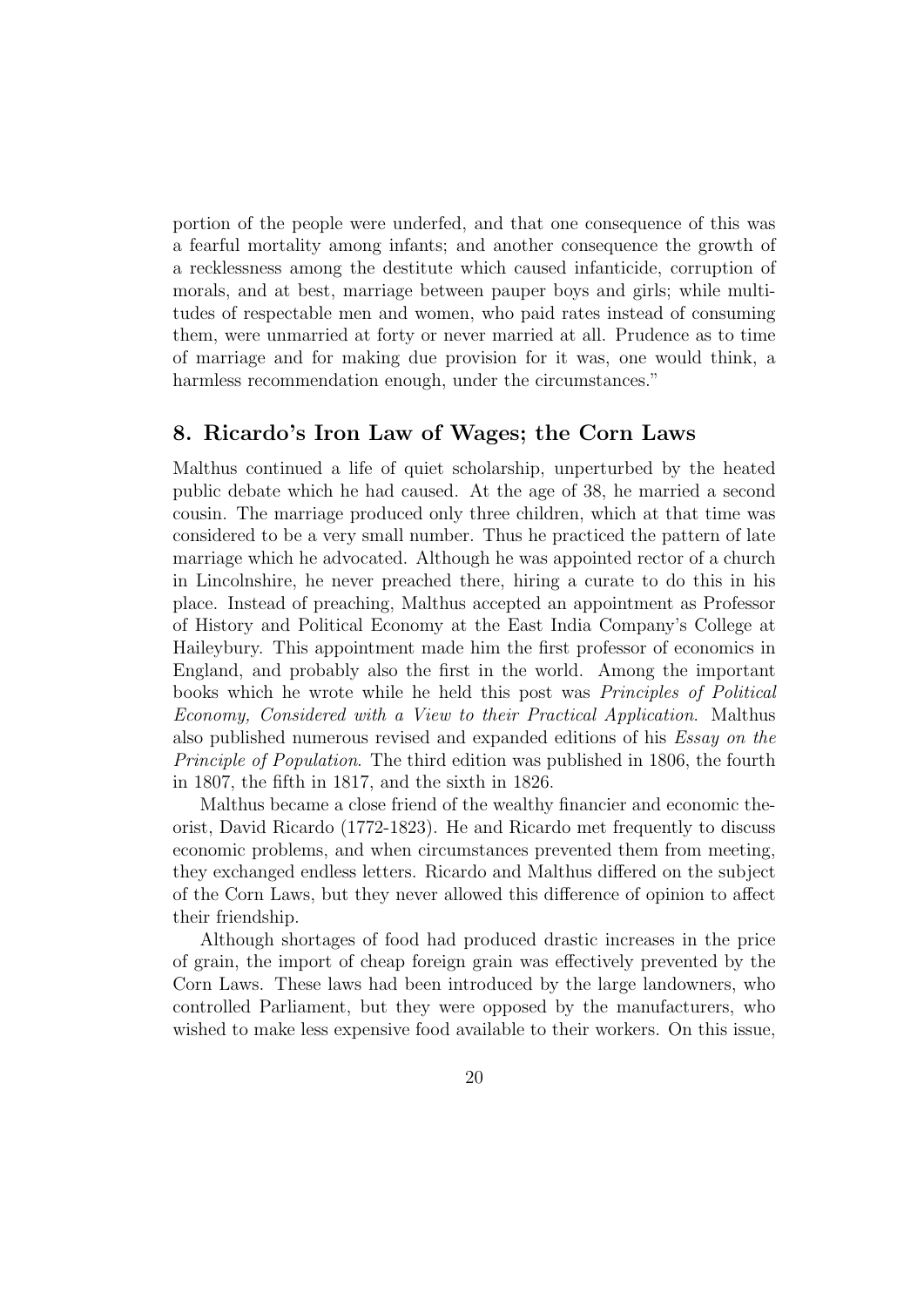Malthus sided with the landowners, arguing that if England became dependent on imports of foreign grain, the country would be insecure: What if England's ability to export manufactured goods in exchange for the grain should later be undermined by foreign competition? Malthus pointed out that the country would then face starvation. Ricardo, on the other hand, sided with the rising class of manufacturers. In 1832 the Reform Bill gave the manufacturers control of Parliament, the Corn Laws were repealed, and England's rapidly-growing population became dependent on imports of foreign grain.

Ricardo accepted Malthus' principle of population, and from it he deduced what came to be called his "Iron Law of Wages". According to Ricardo, labor is a commodity, and wages are determined by the law of supply and demand: When wages fall below the starvation level, the workers' children die. Labor then becomes a scarce commodity, and wages rise. On the other hand, when wages rise above the starvation level, the working population multiplies rapidly, labor becomes a plentiful commodity, and wages fall again. Thus, according to Ricardo, there is an Iron Law which holds wages at the minimum level at which life can be supported. The combined pessimism of Malthus and Ricardo caused Carlile to call economics "the dismal science".

#### 9. Acceptance of birth control in England

Ricardo's model accurately described the condition of industrial workers at the time when he was living. However, this model did not take into account the possibility of trade unions and social legislation fixing the minimum wage; nor did Ricardo's model take into account the possibility that workers would use birth control to limit their population growth.

We have seen that Malthus himself was opposed to birth control, advocating late marriage and "moral restraint" instead as the proper means for avoiding excessive population growth. However others in England, notably the Utilitarians, while accepting Malthus' ideas concerning population pressure, advocated birth control as a means of relieving it. In 1821, the Utilitarian philosopher James Mill (the father of John Stuart Mill) wrote in his Elements of Political Economy: "The result to be aimed at is to secure to the great body of the people all the happiness which is capable of being derived from the matrimonial union, (while) preventing the evils which the too rapid increase of their numbers would entail. The progress of legislation, the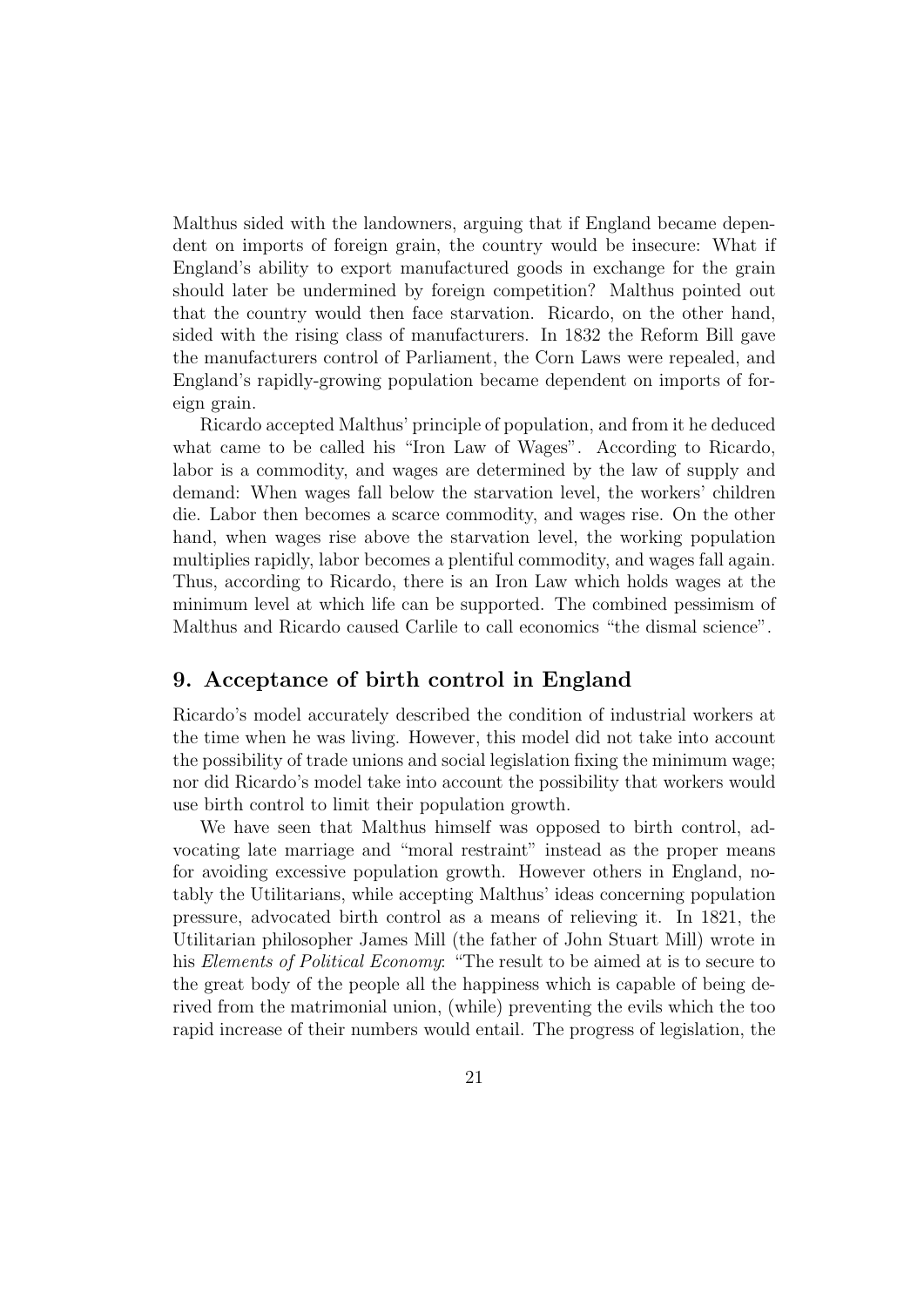improvement of the education of the people, and the decay of superstition will, in time, it may be hoped, accomplish the difficult task of reconciling these important objects."

This somewhat vague advocacy of birth control was made much more explicit by the trade union leader Francis Place (1771-1854). In 1822 Place published, at considerable risk to himself, a pamphlet entitled To the Married of Both Sexes of the Working People. Place's pamphlet contains the following passages:

"It is a great truth, often told and never denied, that when there are too many working people in any trade or manufacture, they are worse paid than they ought to be paid, and are compelled to work more hours than they ought to work. When the number of working people in any trade or manufacture has for some years been too great, wages are reduced very low, and the working people become little better than slaves."

"When wages have thus been reduced to a very small sum, working people can no longer maintain their children as all good and respectable people wish to maintain their children, but are compelled to neglect them; - to send them to different employments; - to Mills and Manufactories, at a very early age. The miseries of these poor children cannot be described, and need not be described to you, who witness them and deplore them every day of your lives."

"The sickness of yourselves and your children, the privation and pain and premature death of those you love but cannot cherish as you wish, need only be alluded to. You know all these evils too well."

"And what, you will ask, is the remedy? How are we to avoid these miseries? The answer is short and plain: the means are easy. Do as other people do, to avoid having more children than they wish to have, and can easily maintain."

Place's pamphlet then goes on to describe very explicitly the sponge method of contraception. "What is to be done is this. A piece of soft sponge is tied by a bobbin or penny ribbon, and inserted just before intercourse takes place. Many tie a sponge to each end of a ribbon, and they take care not to use the same sponge again until it has been washed. If the sponge be large enough, that is, as large as a green walnut, or a small apple, it will prevent conception.... without diminishing the pleasures of married life..."

In 1832, Dr. Charles Knowlton, a Boston physician, published a book entitled The Fruits of Philosophy, or the Private Companion of Young Married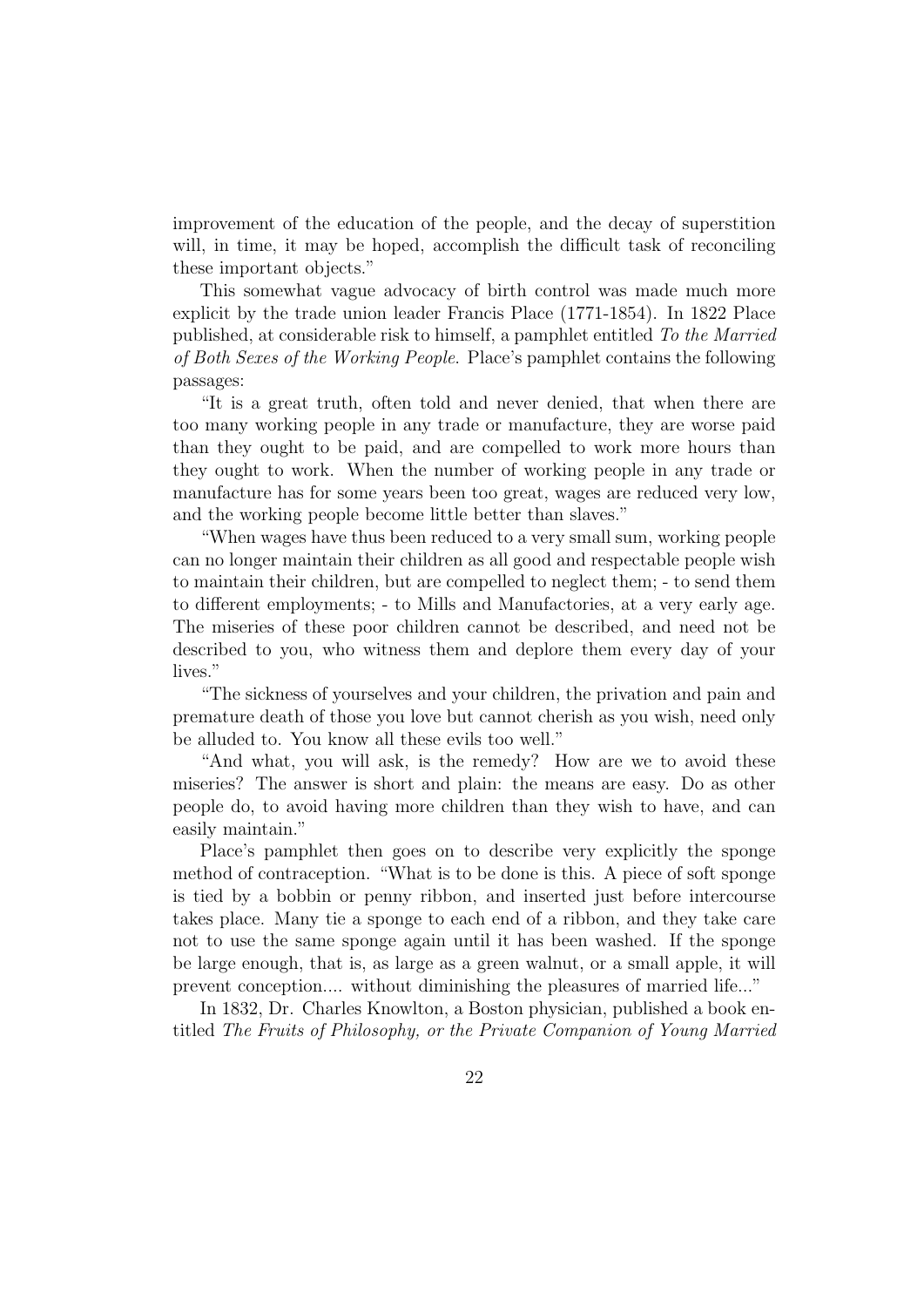People. It reviewed the various methods of birth control then available, and it pointed out that in order to be reliable, the sponge method required the use of a saline douching solution. This small book was reprinted in England and sold for a number of years without official opposition. However, in 1876, the book was classified as obscene under a new law, and a bookseller was sentenced to two years in prison for selling it. The feminist leader, Annie Besant, and the liberal politician, Charles Bradlaugh, then provoked a new trial by selling the book themselves. They sent a polite letter to the magistrates announcing when and where they intended to sell Knowlton's book, and asking to be arrested. The result was a a famous trial, at which the arguments of Malthus were quoted both by the judge and by the defense. The result of trial was inconclusive, however: Annie Besant and Charles Bradlaugh were acquitted, but Knowlton's book was held to be obscene.

As the nineteenth century progressed, birth control gradually came to be accepted in England, and the average number of children per marriage fell from 6.16 in 1860 to 4.13 in 1890. By 1915 this figure had fallen to 2.43. Because of lowered population pressure, combined with the growth of trade unions and better social legislation, the condition of England's industrial workers improved; and under the new conditions, Ricardo's Iron Law of Wages fortunately no longer seemed to hold.

# 10. The Irish Potato Famine of 1845

Meanwhile, in Ireland, a dramatic series of events had occurred, confirming the ideas of Malthus. Anti-Catholic laws prevented the Irish cottagers from improving their social position; and instead they produced large families, fed almost exclusively on a diet of milk and potatos. The potato and milk diet allowed a higher density of population to be supported in Ireland than would have been the case if the Irish diet had consisted primarily of wheat. As a result, the population of Ireland grew rapidly: In 1695 it had been approximately one million, but by 1821 it had reached 6,801,827. By 1845, the population of Ireland was more than eight million; and in that year the potato harvest failed because of blight. All who were able to do so fled from the country, many emigrating to the United States; but two million people died of starvation. As the result of this shock, Irish marriage habits changed, and late marriage became the norm, just as Malthus would have wished. After the Potato Famine of 1845, Ireland maintained a stable population of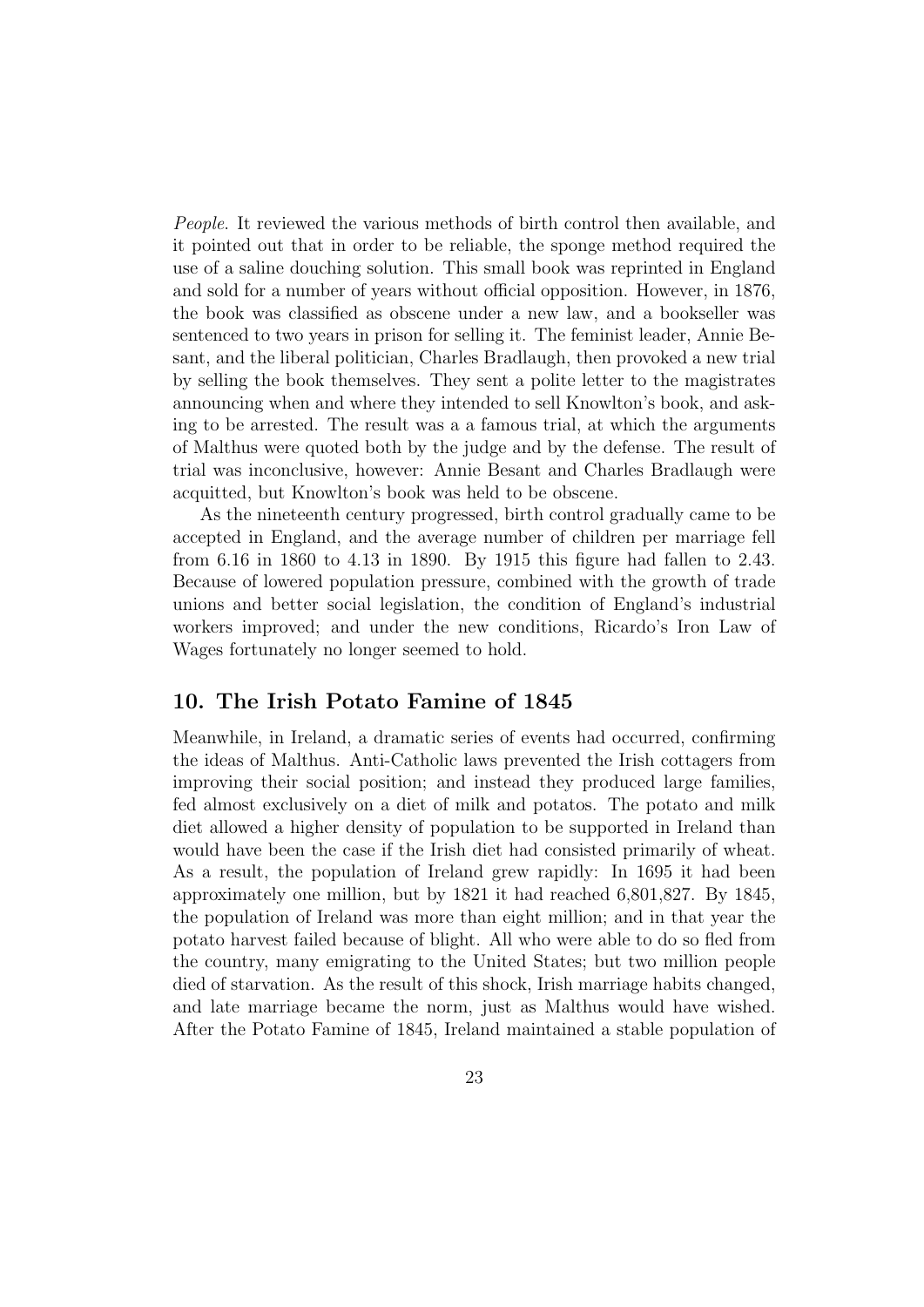roughly four million.

# 11. The impact of Malthus on biology

The impact of Malthus' Essay was great, not only in demography and political economics, but also in biology. In 1836, Charles Darwin returned from his voyage on the Beagle with a mass of facts and ideas on species out of which he was struggling to construct a coherent picture; and Malthus gave him the clue he needed. "In October, 1838", Darwin wrote later in his Autobiography, "that is, fifteen months after I had begun my systematic enquiry, I happened to read for amusement 'Malthus on Population', and being well prepared to appreciate the struggle for existence which everywhere goes on from long-continued observation of the habits of animals and plants, it at once struck me that under these circumstances favorable variations would tend to be preserved, and unfavorable ones to be destroyed. The result of this would be the formation of new species. Here then I had at last got a theory by which to work..."

Darwin wrote a sketch of his theory of evolution through natural selection; but he did not publish it, probably because he had a premonition of the furious opposition which his heretical ideas would provoke. In 1854 he returned to his work on species, but he was writing on a scale which would have developed into an enormous multi-volume work, whose completion might have taken the remainder of his life. Meanwhile, a young English biologist named Alfred Russell Wallace, working in the jungles of Malaysia, arrived at exactly the same theory as Darwin's, and in exactly the same way - by reading Malthus! Wallace wrote a short paper describing his theory and sent it to Darwin, asking the older scientist's opinion. Darwin was at first inclined to burn all his own work on the subject out of fairness to Wallace, but his friends persuaded him to instead write a short paper describing his views, which could be presented together with Wallace's article. The two papers were read together to a meeting of the Linnean Society, which listened in stunned silence. Posterity has given both Darwin and Wallace credit for their joint discovery of the theory of evolution through natural selection.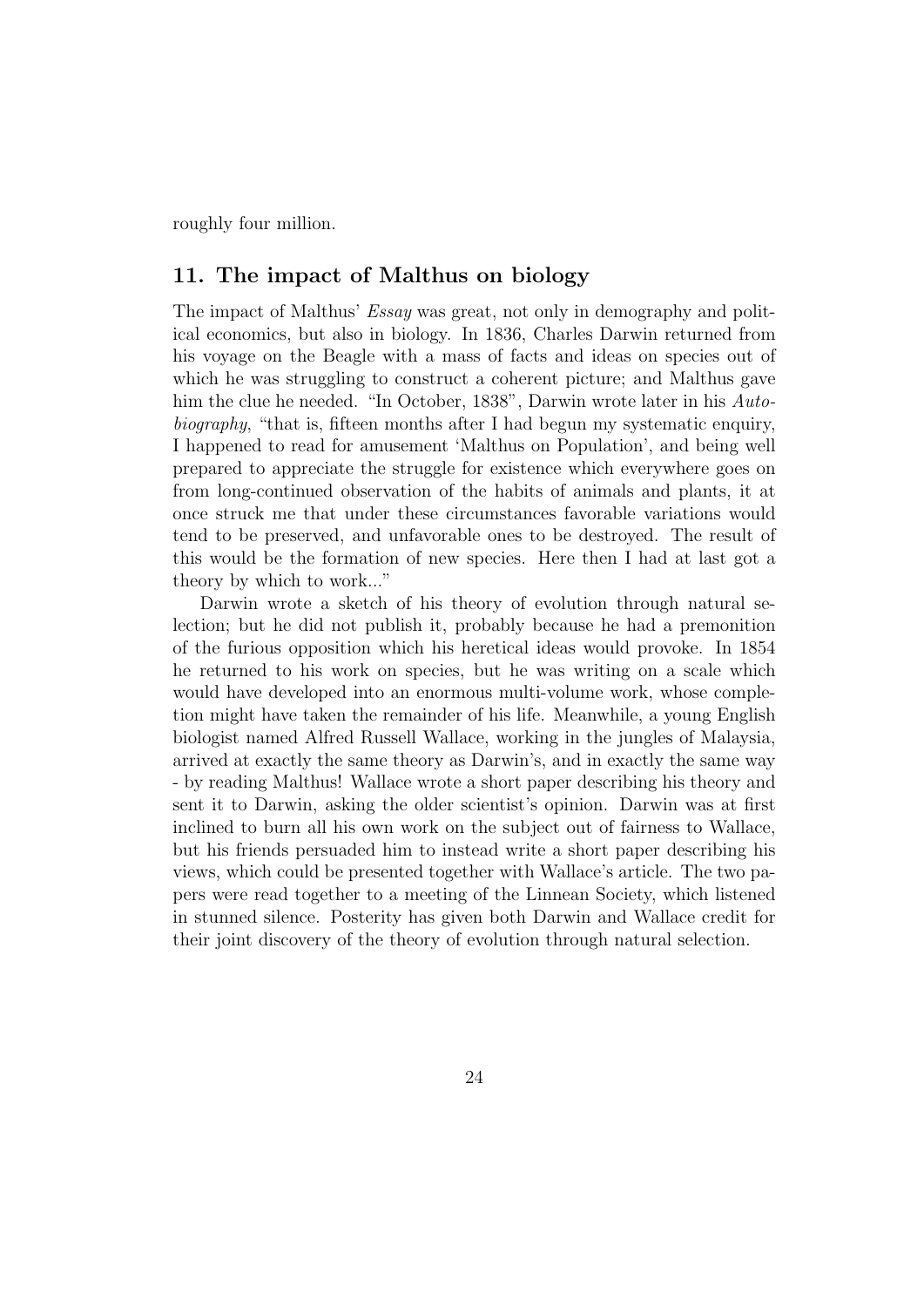# 12. The importance of Malthus today

Malthus died in Bath in 1834, but debate on his ideas continued to rage, both in his own century and our own. Each year he is refuted, and each year revived. Despite the impressive scientific progress, of our century, the frightful Malthusian forces - poverty, famine, disease, and war - cast as dark a shadow in our own times as they did in the nineteenth century. Indeed, the enormous power of modern weapons has greatly intensified the dangers posed by war; and the rapid growth of global population has given new dimensions to the problems of poverty and famine.

Looking at the world today, we can see regions where Malthus seems to be a truer prophet than Condorcet and Godwin. In most developing countries, poverty and disease are still major problems. In other parts of the world, the optimistic prophecies of Condorcet and Godwin have been at least partially fulfilled. In the industrialized nations, Godwin's prophecy of automatized agriculture has certainly come true. In the nations of the North, only a small percentage of the population is engaged in agriculture, while most of the citizens are free to pursue other goals than food production.

Scandinavia is an example of an area where poverty and war have both been eliminated locally, and where death from infectious disease is a rarity. These achievements would have been impossible without the low birth rates which also characterize the region. In Scandinavia, and in other similar regions, low birth rates and death rates, a stable population, high educational levels, control of infectious disease, equal status for women, democratic governments, and elimination of poverty and war are linked together in a mutually re-enforcing circle of cause and effect. By contrast, in many large thirdworld cities, overcrowding, contaminated water, polluted air, dense population without adequate sanitation, low status of women, high birth rates, rapidly increasing population, high unemployment levels, poverty, crime, ethnic conflicts, and resurgence of infectious disease are also linked in a selfperpetuating causal loop - in this case a vicious circle.

Does the contrast between the regions of our contemporary world mean that Malthus has been "proved wrong" in some regions and "proved right" in others? To answer this question, let us re-examine the basic assertion which Malthus puts forward in Books I and II of the 1803 version of his Essay. His basic thesis is that the maximum natural fertility of human populations is greatly in excess of replacement fertility. This being so, Malthus points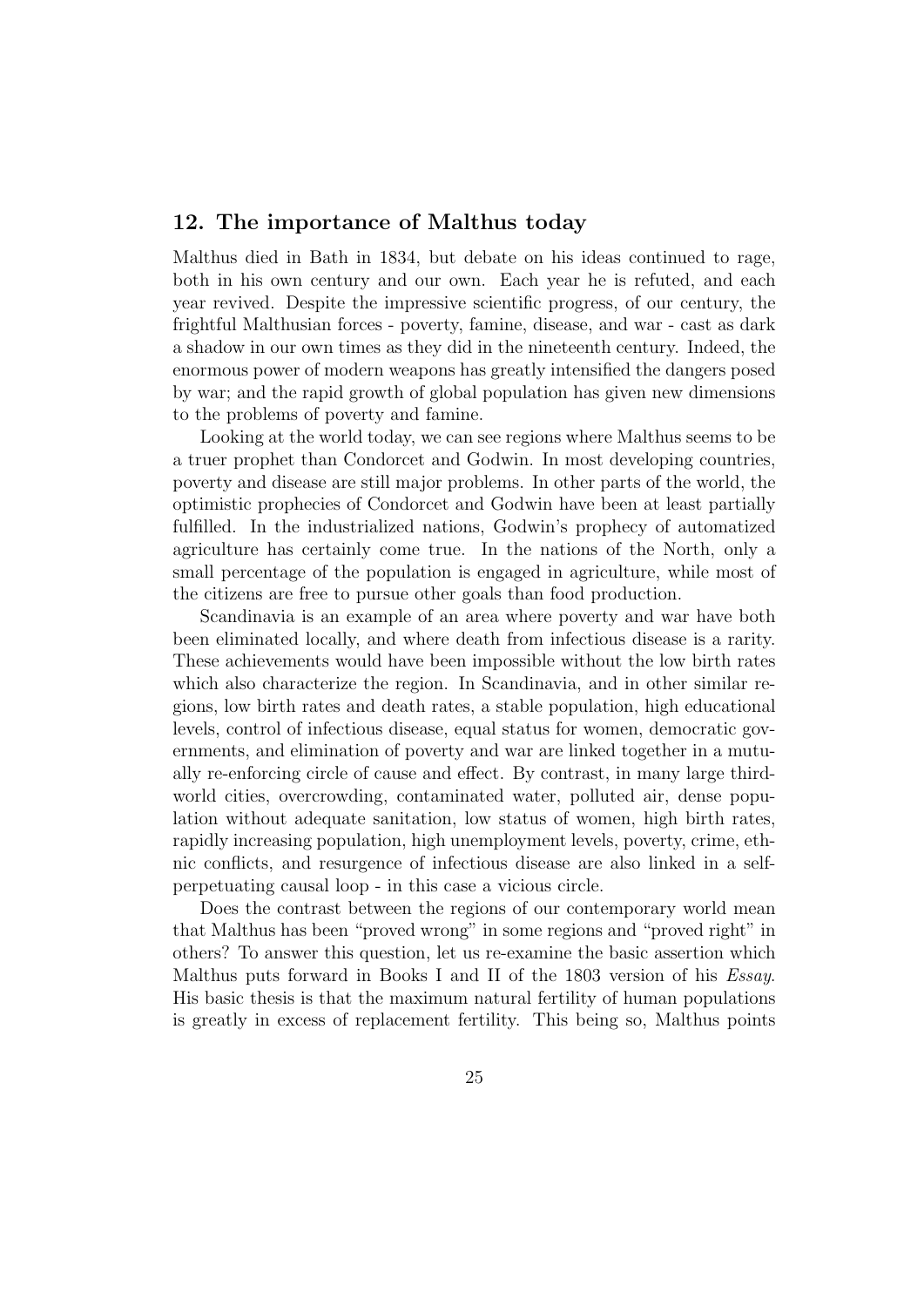out, human populations would always increase exponentially if they were not prevented from doing so by powerful and obvious checks.

In general, Malthus tells us, populations cannot increase exponentially because the food supply increases slowly, or is constant. Therefore, he concludes, in most societies and almost all periods of history, checks to population growth are operating. These checks may be positive, or they may be preventive, the positive checks being those which raise the death rate, while the preventive checks lower the birth rate. There are, however, Malthus says, exceptional periods of history when the populations of certain societies do actually increase exponentially because of the opening of new lands or because of the introduction of new methods of food production. As an example, he cites the growth of the population of the United States, which doubled every 25 years over a period of 150 years.

We can see, from this review of Malthus' basic thesis, that his demographic model is flexible enough to describe all of the regions of our contemporary world: If Malthus were living today, he would say that in countries with low birth and death rates and stable populations, the checks to population growth are primarily preventive, while in countries with high death rates, the positive checks are important. Finally, Malthus would describe our rapidly-growing global population as the natural result of the introduction of improved methods of food production in the developing countries. We should notice, however, that the flexibility of Malthus' demographic model first appears in the 1803 version of his Essay: In the 1798 version, he maintained "..that population does invariably increase, where there are means of subsistence.." and "that the superior power (of population) cannot be checked without producing misery and vice.." This narrower model of population did not agree with Malthus' own observations in Norway in 1799, and therefore in his 1803 Essay he allowed more scope for preventive checks, which included late marriage and moral restraint as well as birth control (which he classified under the heading of "vice").

Today we are able to estimate the population of the world at various periods in history, and we can also make estimates of global population in prehistoric times. Looking at the data, we can see that the global population of humans has not followed an exponential curve as a function of time, but has instead followed a hyperbolic trajectory. At the time of Christ, the population of the world is believed to have been approximately 220 million. By 1500, the earth contained 450 million people, and by 1750, the global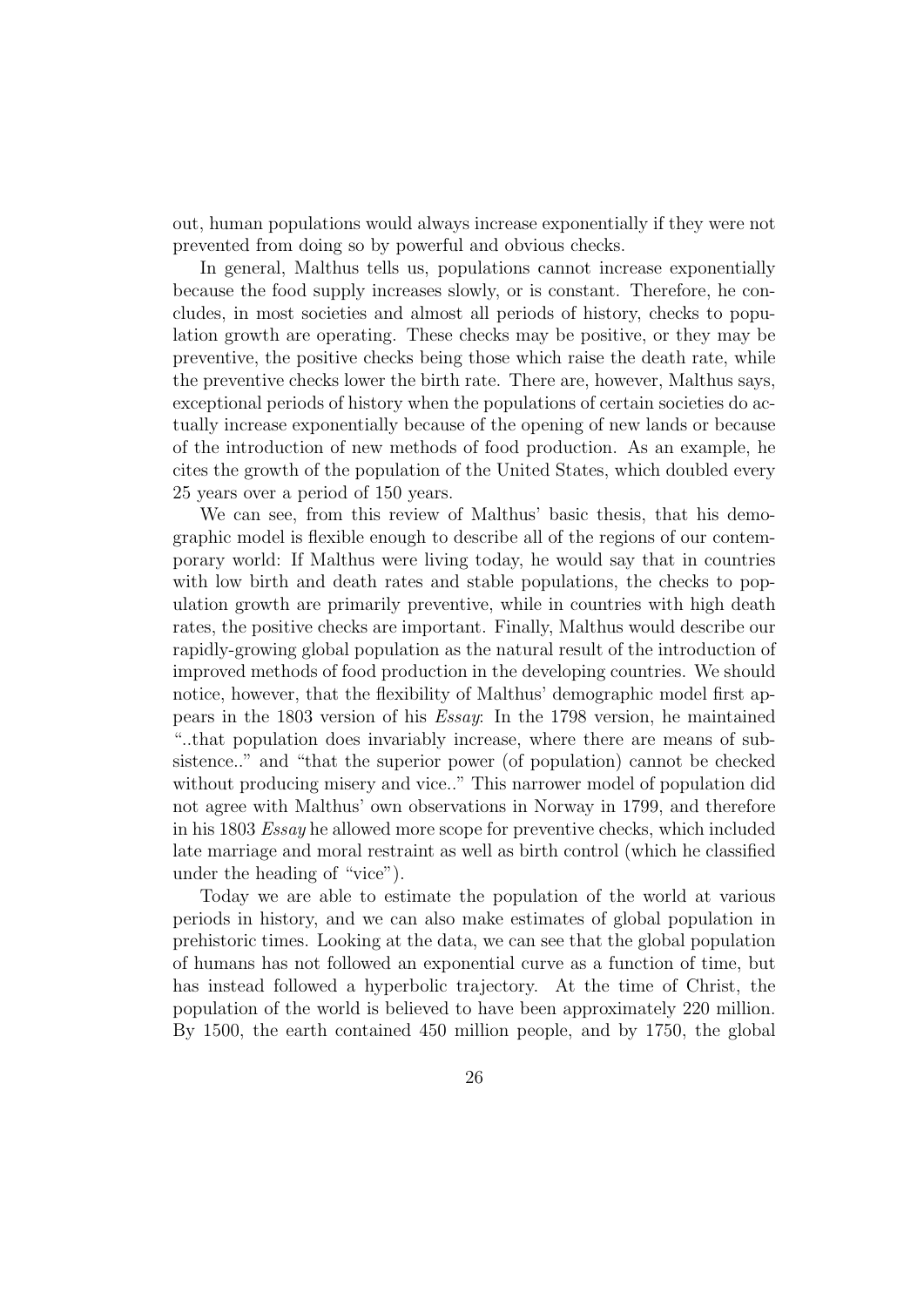population exceeded 700 million. As the industrial and scientific revolution has accelerated, global population has responded by increasing at a breakneck speed: In 1930, the population of the world reached two billion; in 1958 three billion; in 1974 four billion; in 1988 five billion, and in 1999, six billion. Today, roughly a billion people are being added to the world's population every fourteen years.

The simple mathematical curve which most nearly approximates the global population of humans as a function of time is an hyperbola of the form  $P=C/(2025-t)$ . Here P is the population, t is the year, and  $C=190,000,000,000$ is a constant. How are we to explain the fact that the population curve is not an exponential? We can turn to Malthus for an answer: According to his model, population does not increase exponentially, except under special circumstances, when the food supply is so ample that the increase of population is entirely unchecked. Malthus gives us instead a model of culturally-driven population growth. He tells us that population increase tends to press against the limits of the food supply, and since these limits are culturally determined, population density is also culturally-determined. Hunter-gatherer societies need large tracts of land for their support; and in such societies, the population density is necessarily low. Pastoral methods of food production can support populations of a higher density. Finally, extremely high densities of population can be supported by modern agriculture. Thus, the hyperbolic curve,  $P=C/(2025-t)$ , should be seen as describing the rapidly-accelerating growth of human culture, this being understood to include methods of food production.

If we look at the curve,  $P=C/(2025-t)$ , it is obvious that human culture has reached a period of crisis. The curve predicts that the world's population will rise to infinity in the year 2025, which of course is impossible. Somehow the actual trajectory of global population as a function of time must deviate from the hyperbolic curve, and in fact, the trajectory has already begun to fall away slightly from the hyperbola. Because of the great amount of human suffering which may be involved, and the potentially catastrophic damage to the earth's environment, the question of how the actual trajectory of human population will come to deviate from the hyperbola is a matter of enormous importance. Will population overshoot the sustainable limit, and crash? Or will it gradually approach a maximum? In the case of the second alternative, will the checks which slow population growth be later marriage and family planning? Or will the grim Malthusian forces - famine, disease and war - act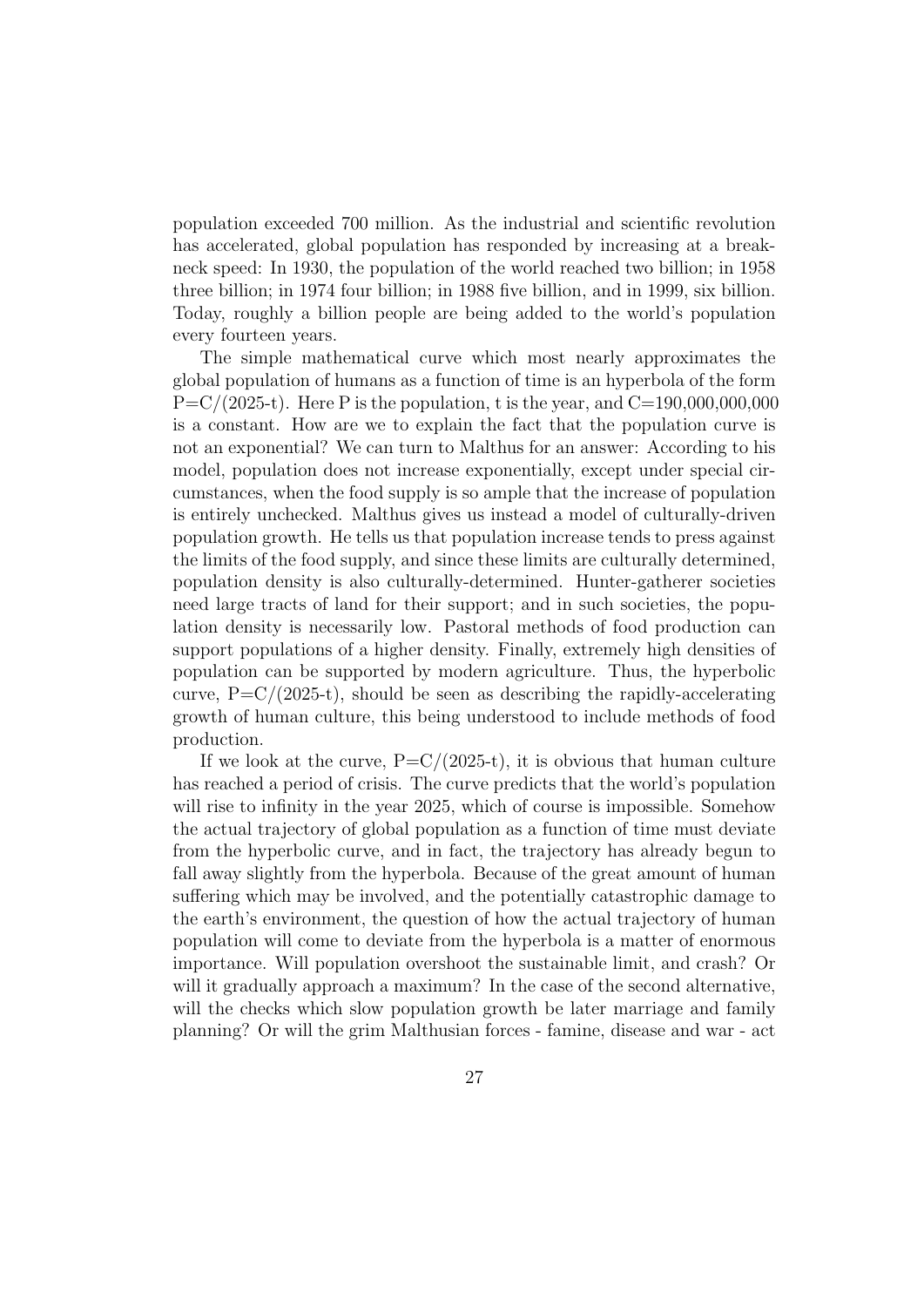to hold the number of humans within their food supply?

# 13. Limits to the carrying capacity of the global environment

There are many indications that both the global population and the size if the global human economy are rapidly approaching absolute limits set by the carrying capacity of the earth's environment. For example, a recent study by Vitousek, Ehrlich, Ehrlich and Matsen showed that 40 percent of the net primary product of landbased photosynthesis is appropriated, directly or indirectly, for human use. (The net primary product of photosynthesis is defined as the amount of solar energy converted to chemical energy by plants minus the energy used by the plants for their own metabolism). Thus, we are only a single doubling time away from 80 percent appropriation, which would certainly imply a disastrous degradation of the natural environment.

Another indication of our rapid approach to the absolute limit of environmental carrying capacity can be found in the present rate of loss of biodiversity. The total number of species of living organisms on the earth is thought be between 5 million and 30 million, of which only 1.4 million have been described. Between 50 percent and 90 percent of these species live in tropical forests, a habitat which is rapidly being destroyed because of pressures from exploding human populations. 55 percent of the earth's tropical forests have already been cleared and burned; and an additional area four times the size of Switzerland is lost every year. Because of this loss of habitat, tropical species are now becoming extinct at a rate which is many thousands of times the normal background rate. If losses continue at the present rate, 20 percent of all tropical species will vanish irrevocably within the next 50 years. One hardly dares to think of what will happen after that.

Further evidence that the total size of the human economy has reached or exceeded the limits of sustainability comes from global warming, from the destruction of the ozone layer, from the rate of degradation and desertification of land, from statistics on rapidly vanishing non-renewable resources, and from recent famines.

In 1983, the Secretary-General of the United Nations established a World Commission on Environment and Development, led by Gro Harlem Brundtland, who was then Prime Minister of Norway. The Commission's report,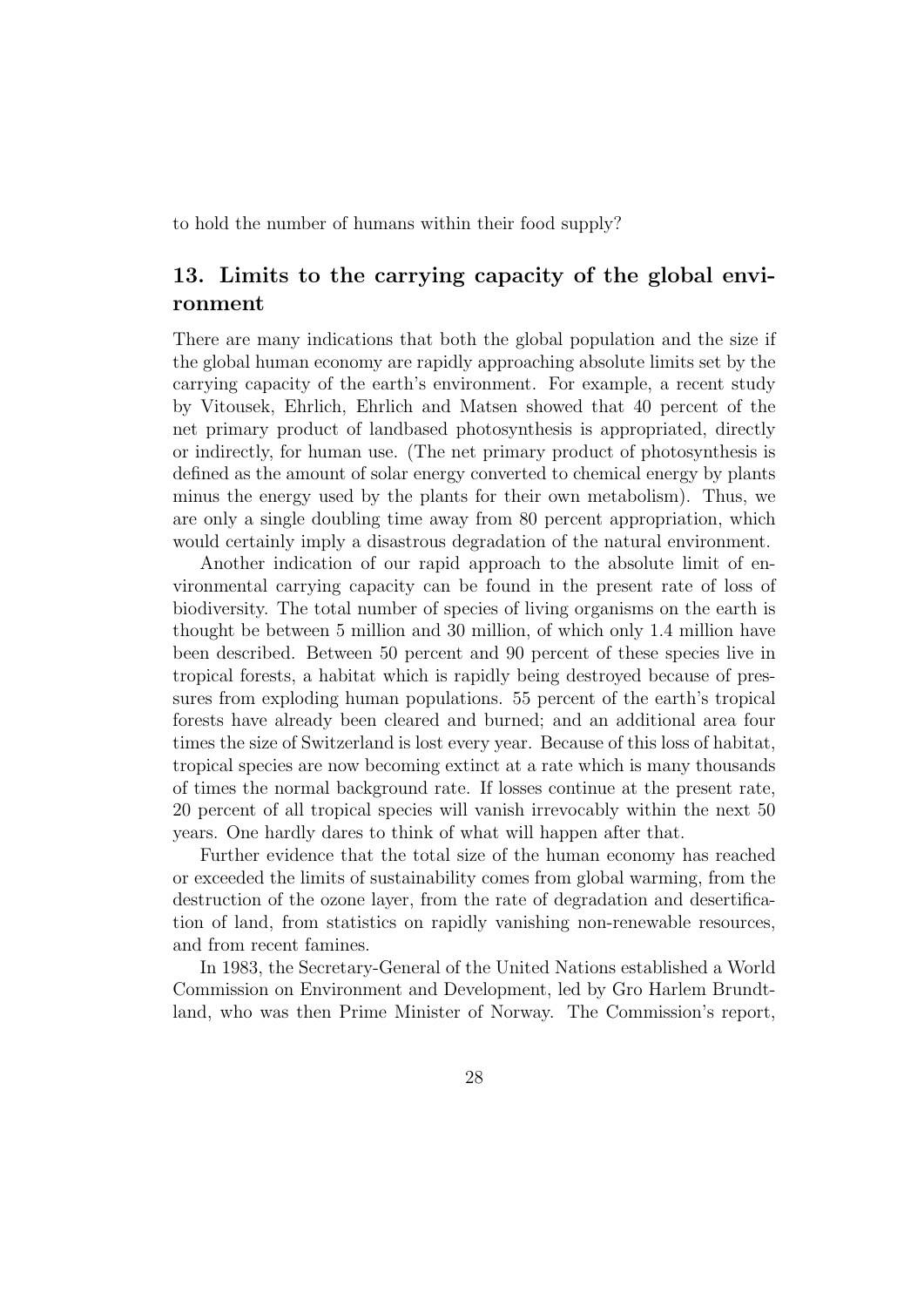"Our Common Future", examines the question of whether the earth can support a population of 10 billion people without the collapse of the ecological systems on which all life depends. With respect to food, the report has this to say:

"...Researchers have assessed the 'theoretical' potential for global food production. One study assumes that the area under food production can be around 1.5 billion hectares (3.7 billion acres - close to the present level), and that the average yields could go up to 5 tons of grain equivalent per hectare (as against the present average of 2 tons of grain equivalent). Allowing for production from rangelands and marine sources, the total 'potential' is placed at 8 billion tons of grain equivalent."

"How many people can this sustain? The present global average consumption of plant energy for food, seed, and animal feed amounts to about 6,000 calories daily, with a range among countries of 3,000-15,000 calories, depending on the level of meat consumption. On this basis, the potential production could sustain a little more than 11 billion people. But if the average consumption rises substantially - say, to 9,000 calories - the population carrying capacity of the Earth comes down under 7.5 billion."

"These figures could be substantially higher if the area under food production and the productivity of 3 billion hectares of permanent pasturage can be increased on a sustainable basis. Nevertheless, the data do suggest that meeting the food requirements of an ultimate world population of around 10 billion would require some changes in food habits, as well as greatly improving the efficiency of traditional agriculture."

Thus, the next doubling will bring the global population of humans near to or beyond the maximum number that the earth can support, even assuming greatly improved agricultural yields. The study quoted in the Brundtland report assumes that the world average for agricultural yields per hectare can be doubled; but this assumption raises many problems.

Extremely high-yield varieties of rice and wheat have indeed been produced by "Green Revolution" plant geneticists, such as Norman Borlaug. However, monocultures are vulnerable to plant diseases. Will the exclusive cultivation of high-yield plant varieties expose us to the risk of a repetition of the Irish Potato Famine on a much larger scale? High-yield crop varieties also require heavy use of chemical fertilizers and pesticides, as well as large amounts of water. Will the enormous quantities of fertilizer and water required be available globally?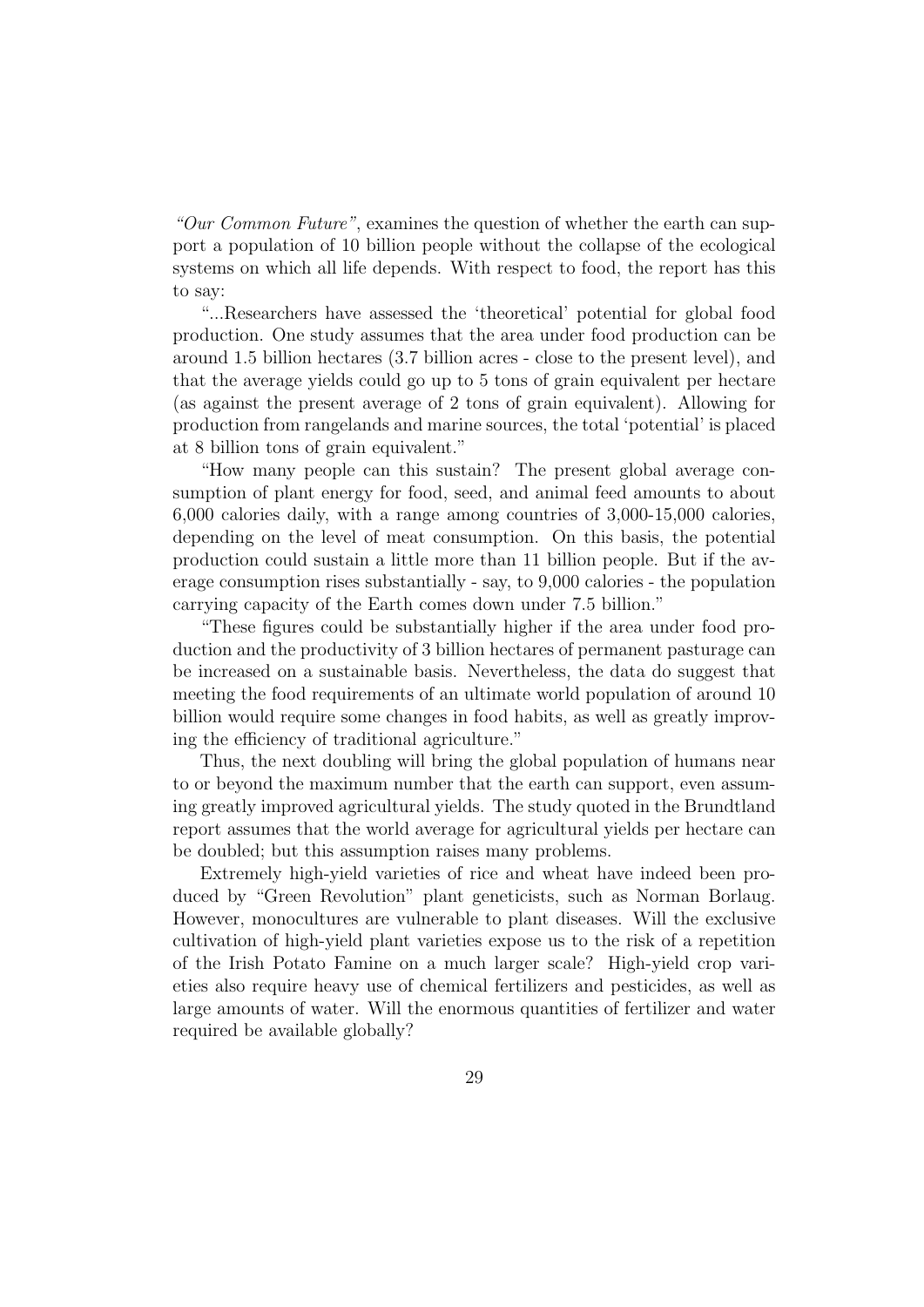According to a recent study (Man's Impact on the Global Environment, MIT Press, 1970), the world's food production rose by 34 percent between 1951 and 1966; but this required a 146 percent increase in the use of nitrate fertilizers, and a 300 percent increase in the use of pesticides. Between 1964 and 1987, the fertilizer consumption of Asia increased by a factor of 10, from 4 million metric tons to 40 million metric tons. Much greater increases will be needed if global agriculture is to double its productivity per hectare during the next half century. Assuming the availability of the needed amounts of fertilizer, we can anticipate that the runoff from fields, heavily saturated with nitrates and phosphates and pesticides, will contaminate the ground-water, lakes and oceans, thus reducing fish populations.

One can already observe a catastrophic depletion of oxygen in the bottom layers of such bodies of water as the Baltic Sea (which is surrounded by countries presently making heavy use of fertilizers in agriculture). This oxygen depletion is due to the growth of algae in layers near to the surface, stimulated by the presence of nitrates and phosphates. Bacterial decay of the algae at the bottom exhausts the oxygen; and in many parts of the Baltic, all bottom-living species have disappeared.

Pesticides and fertilizer in drinking water can cause a variety of human health problems, including cancer and methemoglobinemia. (Methemoglobinemia is sometimes called "blue baby syndrome", and it results from drinking water containing too large a concentration of nitrates.)

If a global population of 10 billion is to be supported, another alternative is open: More land can be exploited for agriculture. However, we may encounter as many problems in doubling the area of the world's agricultural land as in doubling its productivity per hectare.

The cost of roads, irrigation, clearance and fertilizer for new agricultural land averages more than a thousand U.S. dollars per hectare. During the next half century, hunger will strike the poorest parts of the world's population. Capital for opening new agricultural land cannot come from those who are threatened by famine. It must be found in some other way.

A Report by the United Nations Food and Agricultural Organization makes the following statement concerning new agricultural lands: "In Southern Asia,...in some countries in Eastern Asia, in the Near East, and North Africa...there is almost no scope for expanding the agricultural area... In the dryer regions, it will even be necessary to return to permanent pasture the land which is marginal or submarginal for cultivation. In most of Latin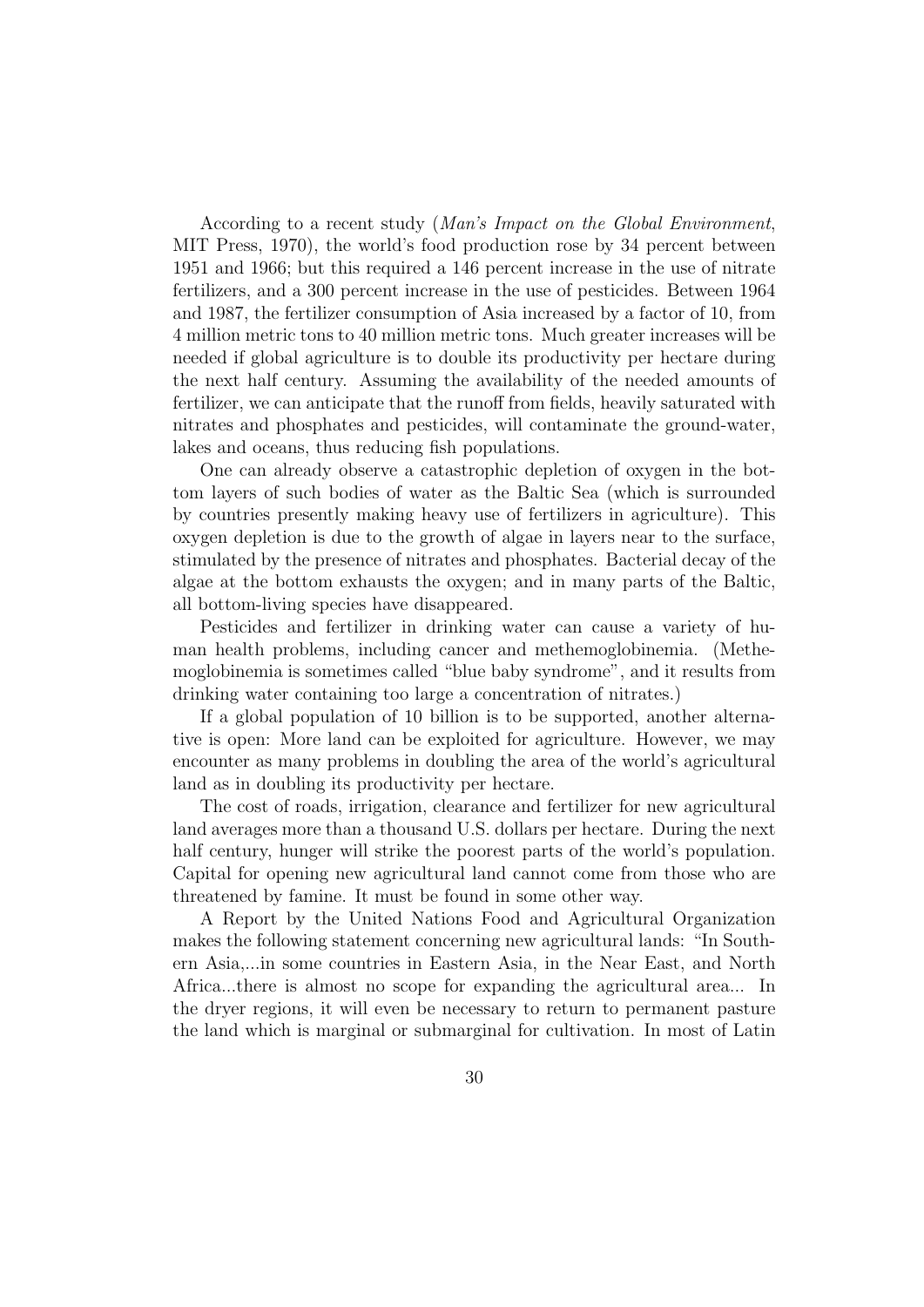America and Africa south of the Sahara, there are still considerable possibilities for expanding cultivated areas; but the costs of development are high, and it will often be more economical to intensify the utilization of the areas already settled."

In the 1950's, both the USSR and Turkey attempted to convert arid grasslands into wheat farms. In both cases, the attempts were defeated by drought and wind erosion, just as the wheat farms of Oklahoma were overcome by drought and dust in the 1930's.

If irrigation of arid lands is not performed with care, salt may be deposited, so that the land is ruined for agriculture. This type of desertification can be seen, for example, in some parts of Pakistan. Another type of desertification can be seen in the Sahel region of Africa, south of the Sahara. Rapid population growth in the Sahel has led to overgrazing, destruction of trees, and wind erosion, so that the land has become unable to support even its original population. In the Sahel, and in many other regions of the world, scarcity of fresh water may become critical as populations increase, a fact which is indicated by quickly-falling water tables in many regions.

Added to the agricultural and environmental problems, are problems of finance and distribution. Famines can occur even when grain is available somewhere in the world, because those who are threatened with starvation may not be able to pay for the grain, or for its transportation. The economic laws of supply and demand are not able to solve this type of problem. One says that there is no "demand" for the food (meaning demand in the economic sense), even though people are in fact starving.

We can anticipate that as the earth's human population approaches 10 billion, severe famines will occur in many developing countries. The beginnings of this tragedy can already be seen. It is estimated that roughly 40,000 children now die every day from starvation, or from a combination of disease and malnutrition.

An analysis of the global ratio of population to cropland shows that we may already have exceeded the sustainable limit of population through our dependence on petroleum: Between 1950 and 1982, the use of cheap synthetic fertilizers increased by a factor of 8. Much our present agricultural output depends their use, but their production is expensive in terms of energy. Furthermore, petroleum-derived synthetic fibers have reduced the amount of cropland needed for growing natural fibers, and petroleum-driven tractors have replaced draft animals which required cropland for pasturage. Also,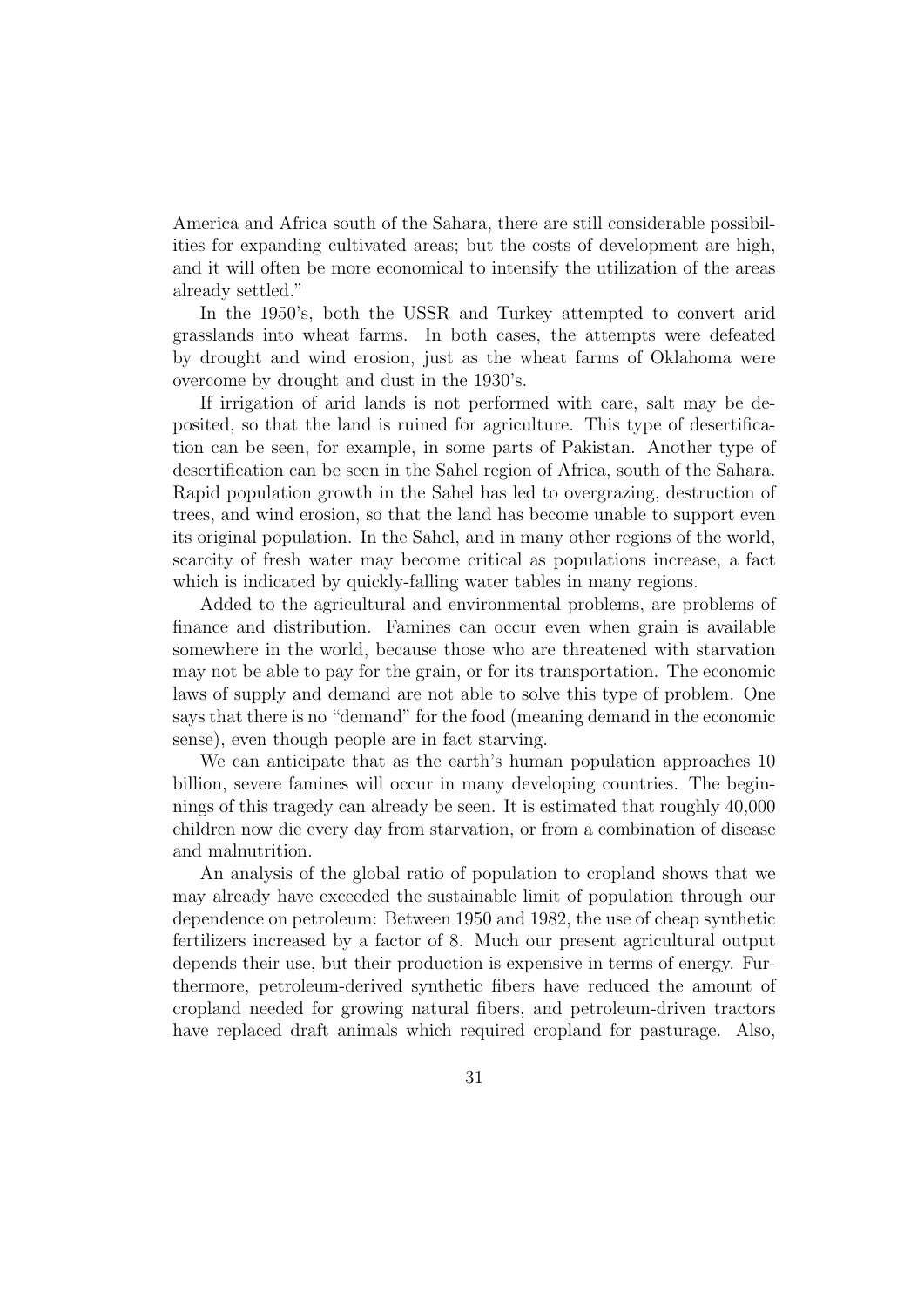petroleum fuels have replaced fuelwood and other fuels derived for biomass. The reverse transition, from fossil fuels back to renewable energy sources, will require a considerable diversion of land from food production to energy production. For example, 1.1 hectares are needed to grow the sugarcane required for each alcohol-driven Brazilian automobile. This figure may be compared with the steadily falling average area of cropland available to each person in the world: .24 hectares in 1950, .16 hectares in 1982.

As population increases, the cropland per person will continue to fall, and we will be forced to make still heavier use of fertilizers to increase output per hectare. Also marginal land will be used in agriculture, with the probable result that much land will be degraded through erosion and salination. Reserves of oil are likely to be exhausted by the end of 21st century. Thus there is a danger that just as global population reaches the unprecedented level of 10 billion or more, the agricultural base for supporting it may suddenly collapse. The resulting ecological catastrophe, possibly compounded by war and other disorders, could produce famine and death on a scale unprecedented in history - a catastrophe of unimaginable proportions, involving billions rather than millions of people.

The resources of the earth and the techniques of modern science can support a global population of moderate size in comfort and security; but the optimum size is probably smaller than the world's present population. Given a sufficiently small global population, renewable sources of energy can be found to replace disappearing fossil fuels. Technology may also be able to find renewable substitutes for many disappearing mineral resources for a global population of a moderate size. What technology cannot do, however, is to give a global population of 10 billion people the standard of living which the industrialized countries enjoy today.

#### 14. Conclusion

What would Malthus tell us if he were alive today? Undoubtedly he would say that we have reached a period of human history where it is vital to stabilize the world's population if catastrophic environmental degradation and famine are to be avoided. He would applaud efforts to reduce suffering by eliminating poverty, widespread disease, and war; but he would point out that, since it is necessary to stop the rapid increase of human numbers, it follows that whenever the positive checks to population growth are removed,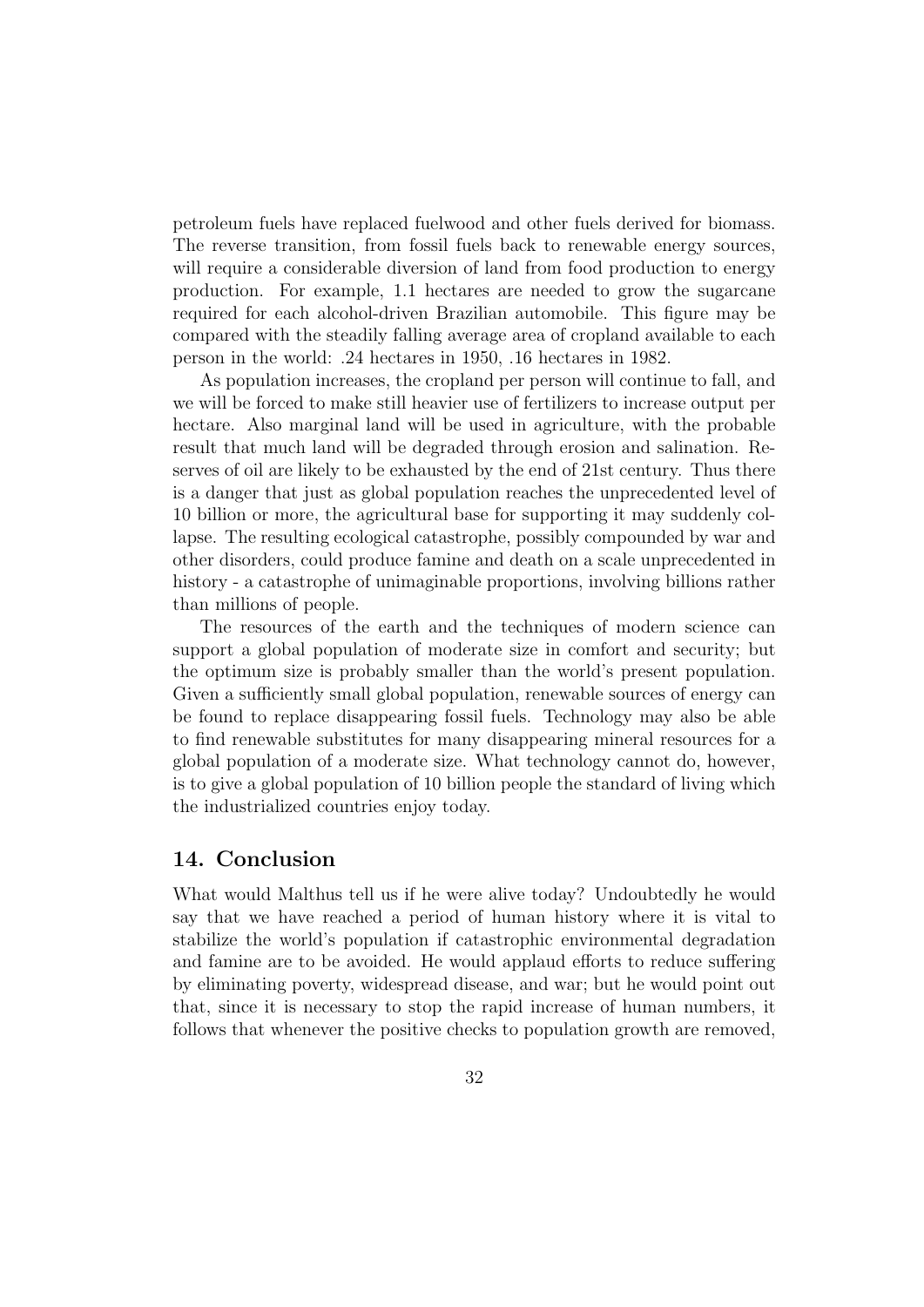it is absolutely necessary to replace them by preventive checks. Malthus' point of view became more broad in the successive editions of his Essay; and if he were alive today, he might even agree that family planning is the most humane of the preventive checks.

In Malthus' *Essay on the Principle of Population*, population pressure appears as one of the main causes of war; and Malthus also discusses many societies in which war is one of the the principle means by which population is reduced to the level of the food supply. Thus, his Essay contains another important message for our own times: If he were alive today, Malthus would also say that there is a close link between the two most urgent tasks which history has given to the 21st century - stabilization of the global population, and abolition of the institution of war.

# References

- 1. Brown, Lester R., and others, The State of the World, W.W. Norton, New York, published annually. [This publication, produced by the Worldwatch Institute, Washington D.C., provides evidence that the global population of humans is rapidly approaching the absolute limits set by the carrying capacity of the earth's environment.]
- 2. Carter, K.C. (ed.), Enquiry Concerning Political Justice by William Godwin, with Selections from Godwin's other Writings, Abridged and Edited, Clarendon, Oxford, (1971). [Godwin's book, first published in 1793, became a center of hopes for political reform in England, and provoked the publication of T.R. Malthus' essay on population.]
- 3. Condorcet, Marie Jean Antoine Nicolas Caritat, Marquis de, Esquisse  $d'un tableau historique des progrès de l'esprit humain, in French, (Sketch)$ of an Historical Tableau of the Progress of the Human Spirit) 2nd edn., Agasse, Paris, (1795). [Condorcet's small but important book determined the form in which the idea of human progress was transmitted from the philosophers of the Enlightenment to future generations.]
- 4. Ehrlich, Paul R., Anne H. Ehrlich and John Holdren, Human Ecology, W.H. Freeman, San Fransisco, (1977). [This book provides an excellent overview of the interaction of human populations with the global environment.]
- 5. Himmelfarb, Gertrude, The Idea of Poverty: England in the Early Industrial Age, Knopf, New York, (1984). [This book provides a picture